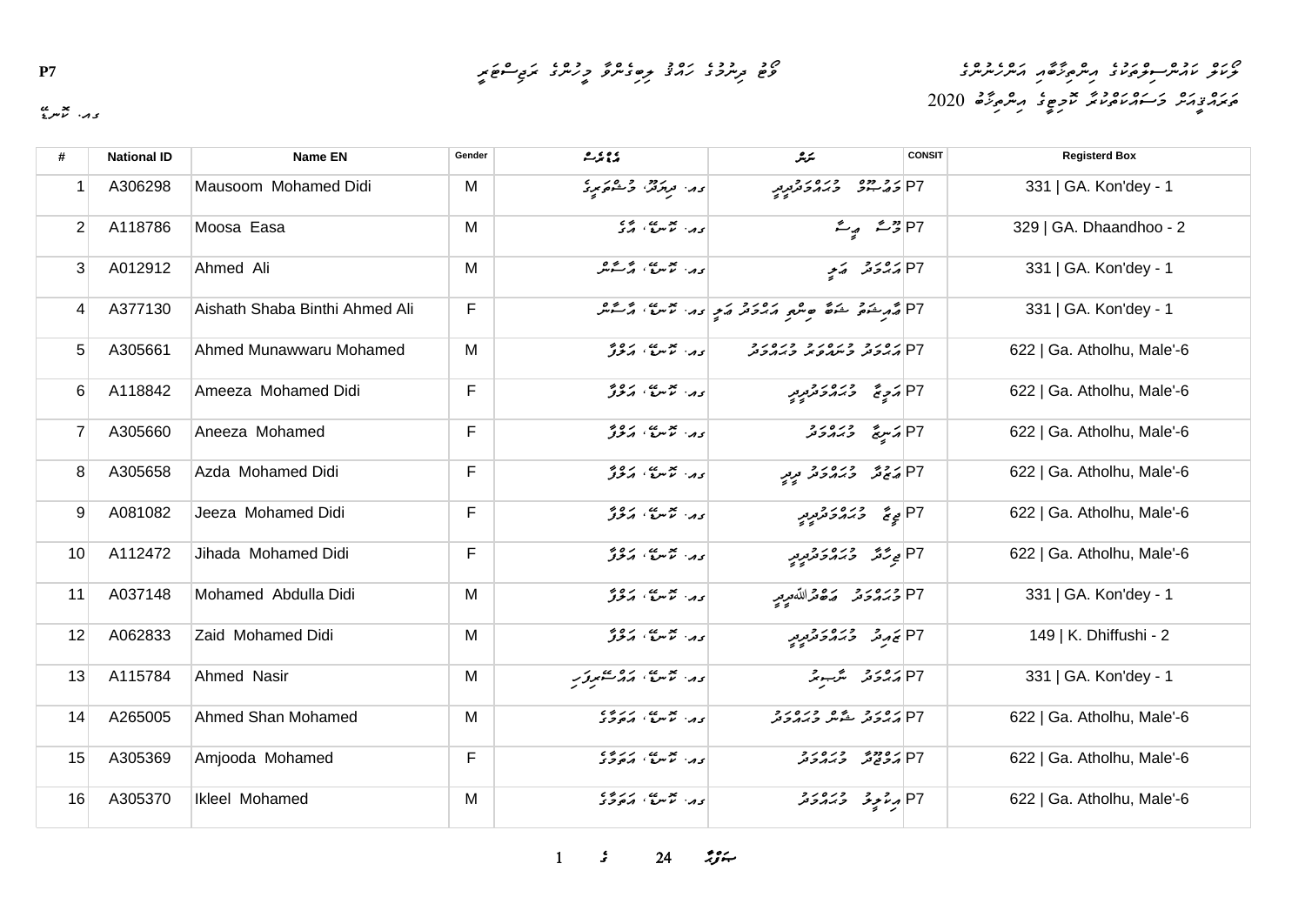*sCw7q7s5w7m< o<n9nOoAw7o< sCq;mAwBoEw7q<m; wBm;vB* م من المرة المرة المرة المرجع المرجع في المركبة 2020<br>مجم*د المريض المربوط المربع المرجع في المراجع المركبة* 

| 17              | A389853 | Aishath Zeena Ahmed Rasheed | F           | $\begin{bmatrix} 1 & 0 & 0 & 0 & 0 \\ 0 & 0 & 0 & 0 & 0 \\ 0 & 0 & 0 & 0 & 0 \\ 0 & 0 & 0 & 0 & 0 \\ 0 & 0 & 0 & 0 & 0 \\ 0 & 0 & 0 & 0 & 0 \\ 0 & 0 & 0 & 0 & 0 \\ 0 & 0 & 0 & 0 & 0 \\ 0 & 0 & 0 & 0 & 0 \\ 0 & 0 & 0 & 0 & 0 \\ 0 & 0 & 0 & 0 & 0 \\ 0 & 0 & 0 & 0 & 0 \\ 0 & 0 & 0 & 0 & 0 \\ 0 & 0 & 0 & 0 & 0 \\ 0 & $ | P7 <i>مگه شوه</i> به شرکتر مرسور          | 622   Ga. Atholhu, Male'-6 |
|-----------------|---------|-----------------------------|-------------|------------------------------------------------------------------------------------------------------------------------------------------------------------------------------------------------------------------------------------------------------------------------------------------------------------------------------|-------------------------------------------|----------------------------|
| 18              | A155302 | Aminath Azeeza              | F           | $\begin{array}{cc} 0.750 & 0.025 & 0.000 & 0.000 & 0.000 & 0.000 & 0.000 & 0.000 & 0.000 & 0.000 & 0.000 & 0.000 & 0.000 & 0.000 & 0.000 & 0.000 & 0.000 & 0.000 & 0.000 & 0.000 & 0.000 & 0.000 & 0.000 & 0.000 & 0.000 & 0.000 & 0.000 & 0.000 & 0.000 & 0.000 & 0.$                                                       | P7 مُجِسَع <i>ة مَيِّ</i> ءَ              | 622   Ga. Atholhu, Male'-6 |
| 19              | A118781 | Hussain Mohamed             | M           | ی در سی به در دره دره                                                                                                                                                                                                                                                                                                        | P7 يُرْسَمْ مِهْ وَيَرْمُدُونَر           | 331   GA. Kon'dey - 1      |
| 20              | A323453 | Mariyam Zoona Ahmed Rasheed | $\mathsf F$ | $\frac{1}{2}$ $\frac{1}{2}$ $\frac{1}{2}$ $\frac{1}{2}$ $\frac{1}{2}$ $\frac{1}{2}$ $\frac{1}{2}$ $\frac{1}{2}$ $\frac{1}{2}$ $\frac{1}{2}$ $\frac{1}{2}$ $\frac{1}{2}$                                                                                                                                                      | P7 درماه دوم ره دو کرشود                  | 622   Ga. Atholhu, Male'-6 |
| 21              | A076283 | Abdul Gafoor Hilmy          | M           | در میں، صدر سورے<br>درستان                                                                                                                                                                                                                                                                                                   | P7 كەھەردە دەر بەيھىي                     | 331   GA. Kon'dey - 1      |
| 22              | A333520 | Aishath Nadha               | $\mathsf F$ | در سی شدن صدر سوسده<br>در سی شدن صدر سوسده د                                                                                                                                                                                                                                                                                 | P7 مُدِينَة مَدَّ                         | 331   GA. Kon'dey - 1      |
| 23              | A046772 | Mohamed Zuhair              | M           | ى ئەستەرى ھېرىر سەمىرى                                                                                                                                                                                                                                                                                                       | P7 32023 3202                             | 622   Ga. Atholhu, Male'-6 |
| 24              | A305502 | Zuhudha Abdul Gafoor        | $\mathsf F$ | ى ئەستى» ھىرىي سىستى ئ                                                                                                                                                                                                                                                                                                       | P7 يې <i>زې پر ده وه بر دو و</i>          | 331   GA. Kon'dey - 1      |
| 25              | A012167 | Ibrahim Umar                | M           | $\begin{bmatrix} 1 & 1 & 1 & 1 \\ 1 & 1 & 1 & 1 \\ 1 & 1 & 1 & 1 \end{bmatrix}$                                                                                                                                                                                                                                              | P7 مەھمىر 2 مەدىر                         | 622   Ga. Atholhu, Male'-6 |
| 26              | A305584 | Mafthooh Ibrahim            | M           | $\begin{bmatrix} 1 & 1 & 1 & 1 \\ 1 & 1 & 1 & 1 \\ 1 & 1 & 1 & 1 \end{bmatrix}$                                                                                                                                                                                                                                              | P7 <i>خزوجه م</i> ېڅر و                   | 622   Ga. Atholhu, Male'-6 |
| 27              | A305587 | Mamdhooh Ibrahim            | M           | $\begin{bmatrix} 1 & 1 & 1 & 1 \\ 1 & 1 & 1 & 1 \\ 1 & 1 & 1 & 1 \end{bmatrix}$                                                                                                                                                                                                                                              | P7 <sub>خ</sub> ودى مەھرىرى               | 622   Ga. Atholhu, Male'-6 |
| 28              | A305586 | Mamdhooha Ibrahim           | $\mathsf F$ | $\begin{bmatrix} 1 & 1 & 1 & 1 \\ 1 & 1 & 1 & 1 \\ 1 & 1 & 1 & 1 \end{bmatrix}$                                                                                                                                                                                                                                              | P7  وَوَمَرْبُہُ مِنْ صُرَّرِ وَ          | 331   GA. Kon'dey - 1      |
| 29              | A254282 | Mamjoodha Ibrahim           | $\mathsf F$ | $\begin{pmatrix} 1 & 1 & 1 & 1 \\ 1 & 1 & 1 & 1 \\ 1 & 1 & 1 & 1 \end{pmatrix}$                                                                                                                                                                                                                                              | P7 <i>وَوقع م</i> ُ مِعْ <i>مُرْدِ</i> وْ | 622   Ga. Atholhu, Male'-6 |
| 30 <sup>°</sup> | A118843 | Masood Ibrahim              | M           | $55.720$ $6.70$ $7.15$                                                                                                                                                                                                                                                                                                       | P7 كەسەمدە مەھەردى                        | 331   GA. Kon'dey - 1      |
| 31              | A305585 | Maujoodha Ibrahim           | F           | צו עישי כדי בי                                                                                                                                                                                                                                                                                                               | P7 <i>وَمُقِعَرِ</i> مِصْغَرِ وَ          | 331   GA. Kon'dey - 1      |
| 32              | A073516 | Mausooma Ibrahim            | $\mathsf F$ | $\begin{bmatrix} 1 & 1 & 1 & 1 \\ 1 & 1 & 1 & 1 \\ 1 & 1 & 1 & 1 \end{bmatrix}$                                                                                                                                                                                                                                              | P7 <i>وَمُ</i> سِبْعُ مِصْعُرِ وَ         | 622   Ga. Atholhu, Male'-6 |
| 33              | A305447 | Abdhulla Nasih              | M           |                                                                                                                                                                                                                                                                                                                              | P7 مَەقداللە مەرجەتر                      | 622   Ga. Atholhu, Male'-6 |

*2 sC 24 nNw?mS*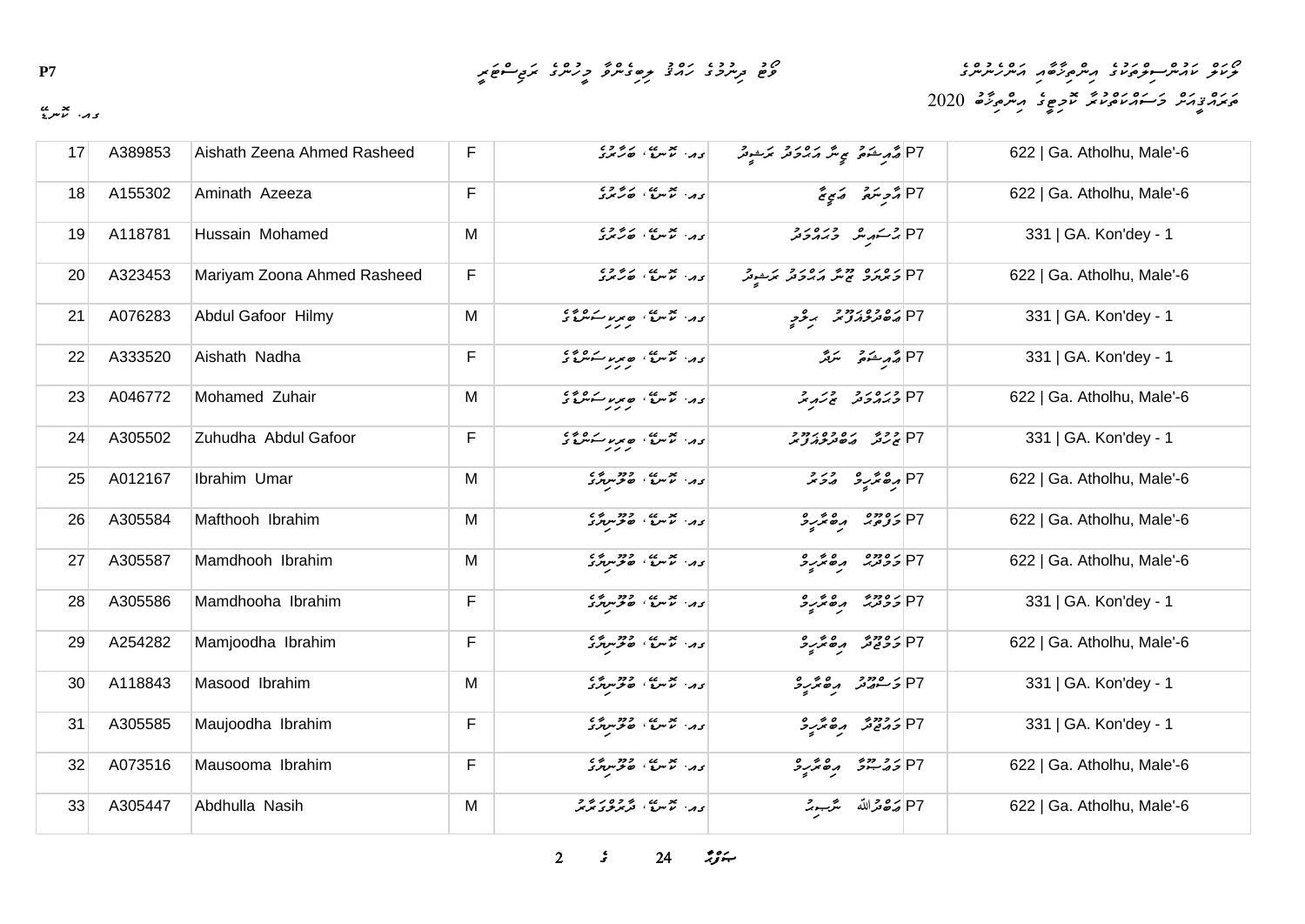*sCw7q7s5w7m< o<n9nOoAw7o< sCq;mAwBoEw7q<m; wBm;vB* م من المرة المرة المرة المرجع المرجع في المركبة 2020<br>مجم*د المريض المربوط المربع المرجع في المراجع المركبة* 

| 34 | A118818 | Ahmed Nahid              | M           | ى دىستەن ئەرەر بەر<br>ئەرسىسى: ئىرىر بورى بىرىر        | P7 <i>ړې دی.</i> سرب                                 | 84   N. Holhudhoo - 2        |
|----|---------|--------------------------|-------------|--------------------------------------------------------|------------------------------------------------------|------------------------------|
| 35 | A118817 | Aishath Zimna Hussain    | F           |                                                        | P7 مۇم شەق ب <sub>و</sub> دىگە ج <sup>ى</sup> سكەپ ش | 622   Ga. Atholhu, Male'-6   |
| 36 | A118816 | <b>Fathimath Didi</b>    | F           | بر به به به ده ده د و د<br>بر از انتشار از مربوبو بربر | P7 ۇ <sub>جو</sub> رَ م <sup>3</sup> دىرىر           | 331   GA. Kon'dey - 1        |
| 37 | A113005 | Khalida Hussain          | F           | ى دىستى، ئەرەر دەر                                     | P7 گرونڈ کے شہر بنگ                                  | 331   GA. Kon'dey - 1        |
| 38 | A099143 | Mohamed Zahid            | M           |                                                        | P7 دېم دې ځې تر                                      | 622   Ga. Atholhu, Male'-6   |
| 39 | A116633 | Ziyadha Hussain          | $\mathsf F$ | ى دىستى، ئەرەر دەر                                     | P7 يې مَرْتَمَر گر <sup>ے</sup> م <sup>ر</sup> مَر   | 622   Ga. Atholhu, Male'-6   |
| 40 | A007332 | Mohamed Ibrahim          | M           | ى دىستى، ئۇ دەر مەدە                                   | P7 ديرو در مقترب                                     | 331   GA. Kon'dey - 1        |
| 41 | A305580 | Thuththu Didi            | M           | ی پر سمیت ہے وہ وہ<br>بر سمیت فرماسی                   | P7 ح.م. حومبرمبر<br>P7 ح.م. ح.م.                     | 331   GA. Kon'dey - 1        |
| 42 | A012227 | Abdulla Ibrahim Didi     | M           | ى مەستىمى ئىچ                                          | P7 رَصْحْرَاللَّهُ مِنْ حُرَّرِ مِرْمِرِ             | 331   GA. Kon'dey - 1        |
| 43 | A063648 | Ahmed Ibrahim Didi       | M           | ى مەستىن قرىر                                          | P7 كەمرو بەھ <i>گەر ۋ</i> ىرىر<br>ج                  | 622   Ga. Atholhu, Male'-6   |
| 44 | A305612 | Aishath Shiuna Khalidh   | F           | ى مەسىم سىنى ئىقرىس                                    | P7 مەم خىم ئىمەمگر گە <i>چ</i> ىر                    | 331   GA. Kon'dey - 1        |
| 45 | A323446 | Aminath Amana Ahmed      | F           | ى مەستى، ئۇمۇ                                          | P7 <i>مُجْرِسُمْ مُجُسُّ مُ</i> بُرِ <i>وِيْرِ</i>   | 622   Ga. Atholhu, Male'-6   |
| 46 | A118869 | Fathimath Abdulla Didi   | $\mathsf F$ | ى مەستىمى ئىچ                                          | P7 وَجِرِحَةٍ مَنْ صَرَّاللَّهُ مِرْمَرٍ             | 331   GA. Kon'dey - 1        |
| 47 | A305615 | Fathimath Saaiga Khalidh | F           | ى مەستى، ئۇمۇ                                          | P7 <i>وَّجِودَةْ</i> سُمَّهِ وَ رَّجِعْرَ            | 331   GA. Kon'dey - 1        |
| 48 | A305610 | Fathmath Zidhuna Abdulla | $\mathsf F$ | ى مەستىن قرىر                                          | P7 <i>وَّجِرْحَمْ بِبِعْرَمَّرَ مَ</i> صْغَرَاللَّهُ | 456   India / Trivandrum - 1 |
| 49 | A118859 | Ibrahim Mohamed Didi     | M           | ى مەستىن قرىر                                          | P7 مەھگرى <sup>1</sup> مەمەمەمبرىر                   | 331   GA. Kon'dey - 1        |
| 50 | A073594 | Khalid Ibrahim Didi      | M           | ى مەستىمى ئىقمى تىمى بىر                               | P7 <i>ڈونڈ م</i> ے <i>نگر ڈیوی</i> ر                 | 331   GA. Kon'dey - 1        |

**3** *s* **24** *z***<sub>3</sub> <del>***z*</del>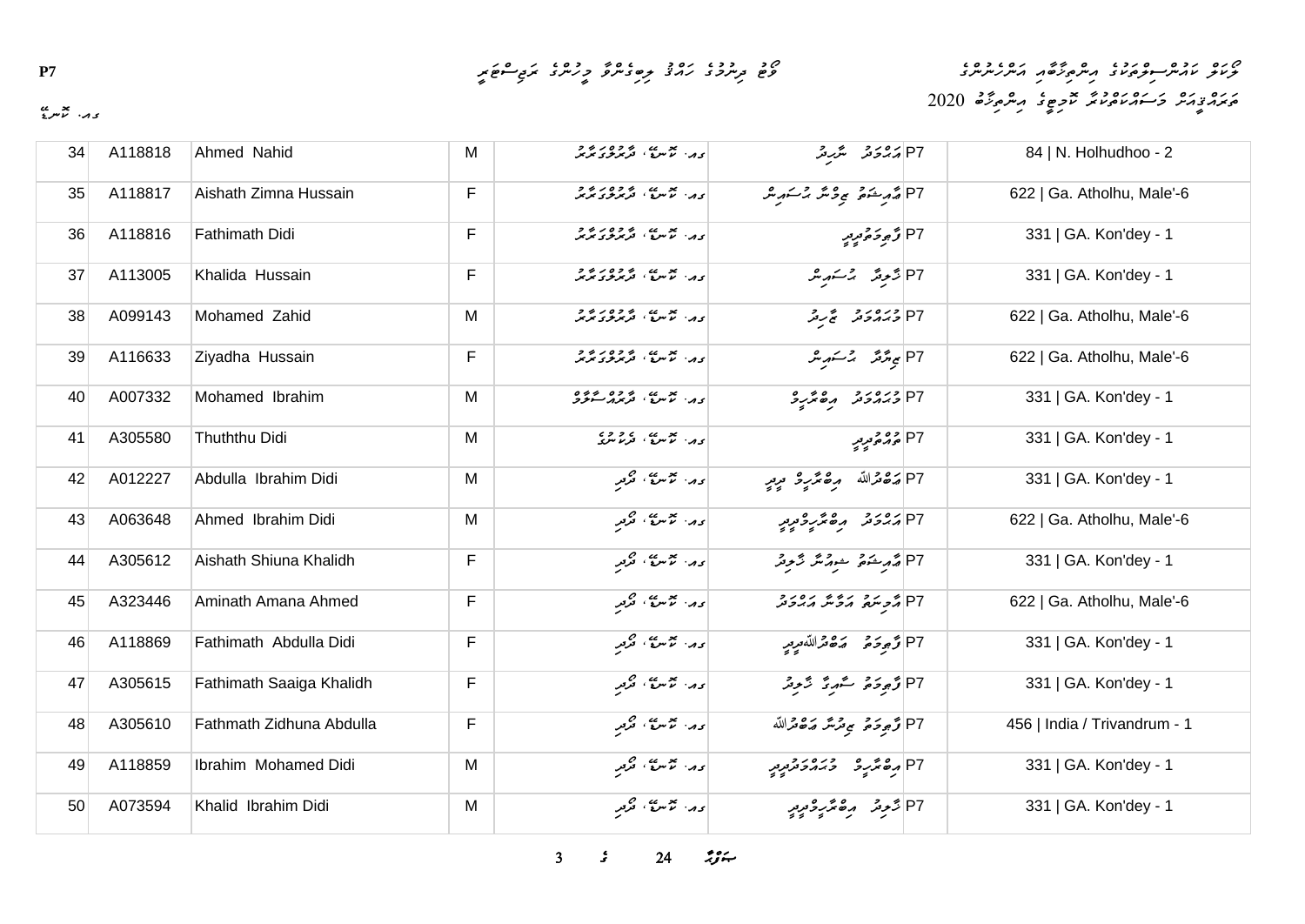*sCw7q7s5w7m< o<n9nOoAw7o< sCq;mAwBoEw7q<m; wBm;vB* م من المرة المرة المرة المرجع المرجع في المركبة 2020<br>مجم*د المريض المربوط المربع المرجع في المراجع المركبة* 

| 51 | A305613 | Mariyam Saaniya Abdulla      | $\mathsf F$ | ا <i>وه . مع مدعی . فر</i> مبر                                  | P7 <i>وَمُحْمَّدٌ مُسْبِعٌ مُ</i> هْمَّرَاللَّهُ | 622   Ga. Atholhu, Male'-6 |
|----|---------|------------------------------|-------------|-----------------------------------------------------------------|--------------------------------------------------|----------------------------|
| 52 | A080269 | Aishath Siyama               | F           | ا دە، ئوسۇ، كامرۇ                                               | P7 مەم ئىستىم ئىس بىر                            | 331   GA. Kon'dey - 1      |
| 53 | A069086 | Mohamed Musthafa             | M           | المدرسة سنة المجموع                                             | P7 در در در درو                                  | 248   ADh. Mahibadhoo - 2  |
| 54 | A305509 | Abdulla Kinaanath Gasim      | M           | ا دە، ئاسقا، ئەرق                                               | P7 مَءْمَّدَاللَّهُ مِسَّرَسَهُمْ تَحْسُوطُ      | 331   GA. Kon'dey - 1      |
| 55 | A097361 | <b>Ahmed Muawiyath Qasim</b> | M           | ا دە. ئاسقا، زرد تە                                             | P7 <i>הייכת כהפתח יצ</i> יב                      | 622   Ga. Atholhu, Male'-6 |
| 56 | A152336 | Ali Rifa'ath Qasim           | M           | ى ئەستىن، ئەرقى                                                 | P7 <i>مَجِ بِرِؤْمَةً</i> تَوْسِرْ               | 331   GA. Kon'dey - 1      |
| 57 | A118828 | Aminath Hassan Didi          | $\mathsf F$ | ى دىكى ئۇرگە                                                    | P7 مٌ <i>وِ مَرْهْ بِهُ سَنَسْوِيدِ بِهِ</i>     | 622   Ga. Atholhu, Male'-6 |
| 58 | A305508 | Dhunya Qasim                 | $\mathsf F$ | ى يەر ئەسقا ئەرق                                                | P7 مُرْسْرَدٌ تَحْ-وَ                            | 622   Ga. Atholhu, Male'-6 |
| 59 | A037914 | Gasim Ibrahim Didi           | M           | ى ئەستىن، ئەرجى                                                 | P7 تَرْسوڤ مِرڠمَّر وقبِيرِ                      | 622   Ga. Atholhu, Male'-6 |
| 60 | A153227 | Mohamed Suragath Gasim       | M           | ى ئەستىن، ئەرج                                                  | P7 دېرو ده د د ورو څخه د                         | 331   GA. Kon'dey - 1      |
| 61 | A305511 | Shimna Gasim                 | F           | ى ئەستى» ئەرج                                                   | P7 جو مگر گرجو گ                                 | 331   GA. Kon'dey - 1      |
| 62 | A118872 | Fathimath Nadiya             | F           | ىد. ئۇمىڭ، ۋىرەپتر                                              | P7 تُہورَ ج سگیرمَّر                             | 331   GA. Kon'dey - 1      |
| 63 | A078860 | Thuththu Ali Didi            | M           | ىدا ئىم يىسى ئۈرۈپكە                                            | P7 <i>وه. و</i> مَوِمِرِمِرِ                     | 622   Ga. Atholhu, Male'-6 |
| 64 | A118803 | Dhon Didi                    | F           | ى مەسى» ئەج ئ                                                   | P7   قريروبر                                     | 331   GA. Kon'dey - 1      |
| 65 | A122416 | Safuvaan Hassan Didi         | M           | $\frac{3334}{355}$ $\frac{337}{10}$ $\frac{337}{10}$            | P7 جۇۋىر كەشھ <i>رىي</i>                         | 331   GA. Kon'dey - 1      |
| 66 | A049642 | Safwath Anwar                | M           | ) در سی سر ده ده ده در در استفاده کند.<br>در سال سرع از موجود ک | P7 ينورو پر درورو                                | 622   Ga. Atholhu, Male'-6 |
| 67 | A305471 | Shamshaadh Hassan Didi       | M           | بر بر بر ده ده ده ده د<br>در اس کل و دی                         | P7 شكى شكى كەسكىھىرىر                            | 331   GA. Kon'dey - 1      |

*4 s* 24 *z*<sub>3</sub> *z*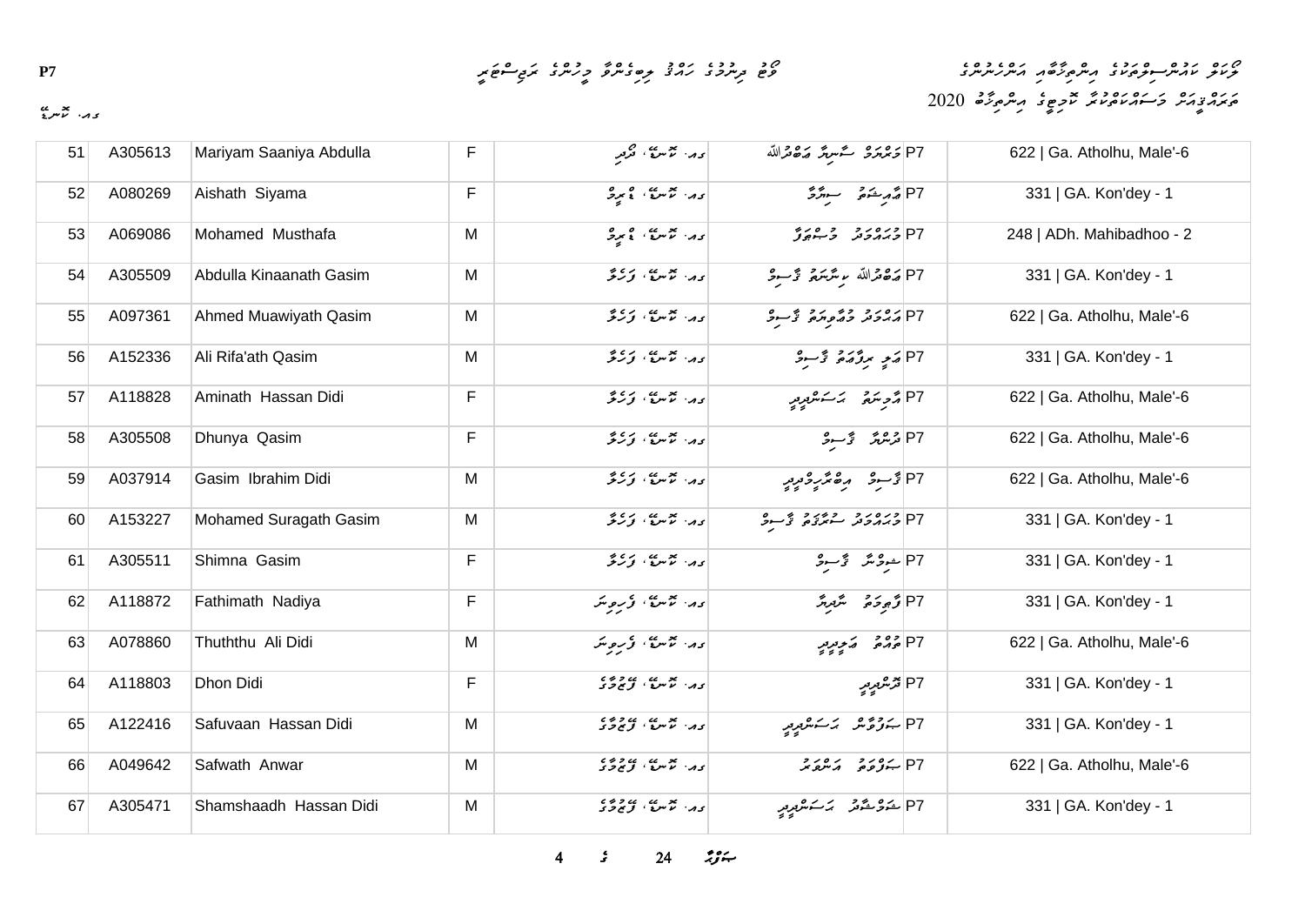*sCw7q7s5w7m< o<n9nOoAw7o< sCq;mAwBoEw7q<m; wBm;vB* م من المرة المرة المرة المرجع المرجع في المركبة 2020<br>مجم*د المريض المربوط المربع المرجع في المراجع المركبة* 

| 68 | A111914 | Suduna Hassan Didi   | F           | ی پر سی سے منصوبے کا انتظام کا انتظام کر دیا جاتا ہے کہ ان کے انتظام کا انتظام کا انتظام کا انتظام کا انتظام ک<br>منصوب کا انتظام کا انتظام کرنے کے لیے انتظام کر انتظام کی بیٹ کر کی ایک کا انتظام کی بیٹ کر انتظام کر کر کر کے | P7 گےنگرنگر کے کےنگرہویں                    | 562   Hulhumale', Ehenihen - 10  |
|----|---------|----------------------|-------------|----------------------------------------------------------------------------------------------------------------------------------------------------------------------------------------------------------------------------------|---------------------------------------------|----------------------------------|
| 69 | A059529 | Aminath Ahmed Didi   | $\mathsf F$ | ىم بىمىت بېرتىس                                                                                                                                                                                                                  | P7 مُّ <i>جِسَمُ مُدُوَ مُّرْمِرِ مِ</i> رِ | 622   Ga. Atholhu, Male'-6       |
| 70 | A045461 | Mariyam Didi         | $\mathsf F$ | ىد. ئەستا، پەستەمدى                                                                                                                                                                                                              | P7 كەبەر 3 مەير                             | 622   Ga. Atholhu, Male'-6       |
| 71 | A323455 | Ahmed Muizzu         | M           | ا دە. ئاسق <sup>ى</sup> ۋىىر <i>بەدى</i>                                                                                                                                                                                         | P7 ג׳כנג כבירה                              | 562   Hulhumale', Ehenihen - 10  |
| 72 | A118798 | Ahmed Solih          | M           | .<br>در کاستان و سربردی                                                                                                                                                                                                          | P7   پروتو گور                              | 331   GA. Kon'dey - 1            |
| 73 | A085004 | Fathmath Saeeda      | $\mathsf F$ | ىدا ئەستا ۋىرىدىگى                                                                                                                                                                                                               | P7 <i>وَّجِوَدَةْ</i> سَم <i>َ مِ</i> مَّدْ | 622   Ga. Atholhu, Male'-6       |
| 74 | A365821 | Muaaz Naasir         | M           | ى مەستى بولىرىدى                                                                                                                                                                                                                 | P7 دەقەر س <sup>ى</sup> رىبەتر              | 622   Ga. Atholhu, Male'-6       |
| 75 | A099699 | Saudiyya Abdul Ganee | F           | ا دە. ئۇس <sup>ى،</sup> يەس <i>رى</i> رىگە                                                                                                                                                                                       | P7 המעמית הסיניצות <sub>ש</sub>             | 622   Ga. Atholhu, Male'-6       |
| 76 | A118777 | Abdulla Thasleem     | M           | ى ئەستەر ئەيدە                                                                                                                                                                                                                   | P7 مَـُـهُ مِّرْاللّه مَ مَــْمُوِرْ        | 158   K. Maafushi - 2            |
| 77 | A254311 | Ahmed Reehan         | M           | ى دىكى ئەيدە ئەيدە ئە                                                                                                                                                                                                            | P7 <i>ړُ پرڅنگ پرينگر</i>                   | 334   GA. Kan'duhulhudhoo - 1    |
| 78 | A306355 | Aishath Azeema       | $\mathsf F$ | ى ئەستى، ئېزىق                                                                                                                                                                                                                   | P7 مەم شىم كىم ئىچ                          | 260   V. Felidhoo - 1            |
| 79 | A254312 | Ali Rishwaan         | M           | ى دىستى ئۆلۈم                                                                                                                                                                                                                    | P7 <i>ھَ۔</i> برڪوشر                        | 331   GA. Kon'dey - 1            |
| 80 | A329163 | Aminath Shabunam     | F           | ى دىن ئەستى، ئۇغۇچ                                                                                                                                                                                                               | P7 مُجِسَعَ شَقْسَعَ                        | 334   GA. Kan'duhulhudhoo - 1    |
| 81 | A306409 | Ibrahim Yaamin       | M           | ى دىكى ئەيدە ئەيدە                                                                                                                                                                                                               | P7 م <i>ەھترى</i> مۇم <sub>چ</sub> ىر       | 331   GA. Kon'dey - 1            |
| 82 | A118780 | Mariyam Shafeega     | $\mathsf F$ | ى دىن ئەستى، ئۇغۇچ                                                                                                                                                                                                               | P7  <i>وَ جُهْرُوْ َ</i> شَمَوٍ تَحْ        | 331   GA. Kon'dey - 1            |
| 83 | A306408 | Thahumeen Ahmed      | M           | ى ئەستە، ئۇيدە                                                                                                                                                                                                                   | P7 <sub>م</sub> حرَّجِ مَدْ مَدَّو مَدْ     | 331   GA. Kon'dey - 1            |
| 84 | A118778 | Thahumeena Ahmed     | F           | ی پر به سره به سوره به د                                                                                                                                                                                                         | P7 يَحْرَجِ بِيَّ مَجْرَدَ مَدْ             | 365   Fuvahmulah Iru Dhekunu - 2 |

 $5$   $5$   $24$   $25$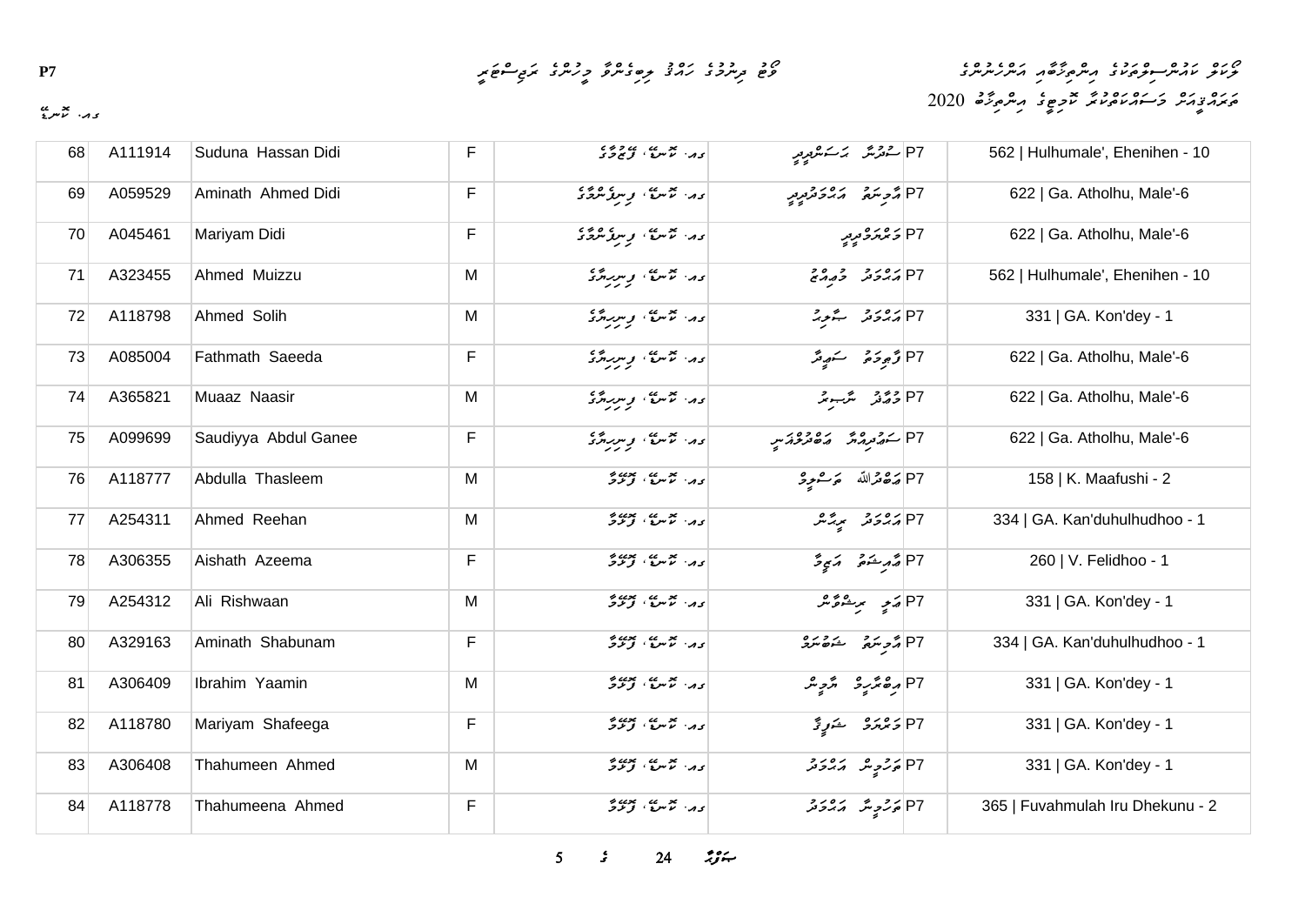*sCw7q7s5w7m< o<n9nOoAw7o< sCq;mAwBoEw7q<m; wBm;vB* م من المرة المرة المرة المرجع المرجع في المركبة 2020<br>مجم*د المريض المربوط المربع المرجع في المراجع المركبة* 

| 85  | A118812 | Aishath Ali Didi         | $\mathsf F$ | ى مەستى ئوسىدى                               | P7 م <i>مَّ مرحَّمَۃ مَومِرِم</i> رِ          | 331   GA. Kon'dey - 1      |
|-----|---------|--------------------------|-------------|----------------------------------------------|-----------------------------------------------|----------------------------|
| 86  | A340662 | Ali Dhaim Hidayathulla   | M           | ى مەستىرى، ئۆسرۈي                            | P7 كەمچ قەرەق رىقەترە للە                     | 622   Ga. Atholhu, Male'-6 |
| 87  | A254278 | Fathimath Lamha Saudulla | $\mathsf F$ | دە. ئوسۇ، ئۇس <i>ردى</i>                     | P7 وَجِرَدَةَ وَدَيْرَ سَنَّةَ مِرْاللَّهُ    | 331   GA. Kon'dey - 1      |
| 88  | A118811 | Hassan Ali Didi          | M           | $\overleftrightarrow{S}$                     | P7 پرسکر کے مر <sub>جو م</sub> یں پ           | 331   GA. Kon'dey - 1      |
| 89  | A118813 | Hidayathulla Hassan Didi | M           | ى مەستىرى، ئۆسرۈي                            | P7 بِتَرْمَرْمُ اللّه    بَرْسَة مْرْمِرِمْرِ | 331   GA. Kon'dey - 1      |
| 90  | A065923 | Ismail Hassan Didi       | M           | ى ئەستەر ئۆسىدە                              | P7 م <i>ې</i> شۇم <sub>ۇ</sub> بۇ كەشھېرىيە   | 622   Ga. Atholhu, Male'-6 |
| 91  | A305492 | Mohamed Saifullah Saud   | M           | ى ئەستەر ئۆسىدە                              | P7 <i>وبروبرو سورق</i> الله س <i>ورو</i>      | 622   Ga. Atholhu, Male'-6 |
| 92  | A118871 | Sanfa Hassan Didi        | F           | ى ئەستەر ئۆسىدە                              | P7 ڪيشو ڪي پرڪيش پيريبر                       | 331   GA. Kon'dey - 1      |
| 93  | A079029 | Ahmed Aneel              | M           | ى مەستى بەلگەن                               | P7 <i>ړُدو ته ډېرو</i>                        | 331   GA. Kon'dey - 1      |
| 94  | A078988 | Ibrahim Ahmed Didi       | M           | ى ئەستەر ئەرەبىي                             | P7 مەھمگىرى مەركەت ئىرىدىر                    | 331   GA. Kon'dey - 1      |
| 95  | A151932 | Mohamed Amjad            | ${\sf M}$   | ى ئەستەر ئەرەمى                              | P7 دره د د بره د د                            | 331   GA. Kon'dey - 1      |
| 96  | A305352 | Ahmed Jinah              | M           | $0.90000$ $0.7500$ $0.750$                   | P7 <i>مَدْدَوْتَرْ بِهِ مَّرْدُ</i>           | 622   Ga. Atholhu, Male'-6 |
| 97  | A305354 | Ahmed Simah              | M           | ى بەر سىن ئەمەرە بەرە                        | P7 <i>ډېر دي.</i><br>مهر دي.                  | 331   GA. Kon'dey - 1      |
| 98  | A118791 | Aminath Manike           | $\mathsf F$ |                                              | P7 مُ <i>جِ سَهُ وَ سِ</i> يعُ                | 331   GA. Kon'dey - 1      |
| 99  | A056684 | Ibrahim Didi             | M           | ى مەسەبىي 200 دەپرە                          | P7 <sub>مر</sub> ة مُرْرٍ وْ مِرْمِرِ         | 332   GA. Gemanafushi - 1  |
| 100 | A305357 | Maryam Samaahath         | $\mathsf F$ | ی در سوری می در ۱۵۶۵<br>بردار موسوع از مورکع | P7 <i>ۇنى بىر ئىش مەنبە</i> ر                 | 331   GA. Kon'dey - 1      |
| 101 | A305594 | Abdulla Faaiz            | M           | ىما بىر ھەتكا ئىچ بىر بىر بىر بىر بىر        | P7 كەھەراللە ئ <i>ۇم</i> ى                    | 331   GA. Kon'dey - 1      |

 $6$   $\frac{1}{5}$   $24$   $\frac{1}{5}$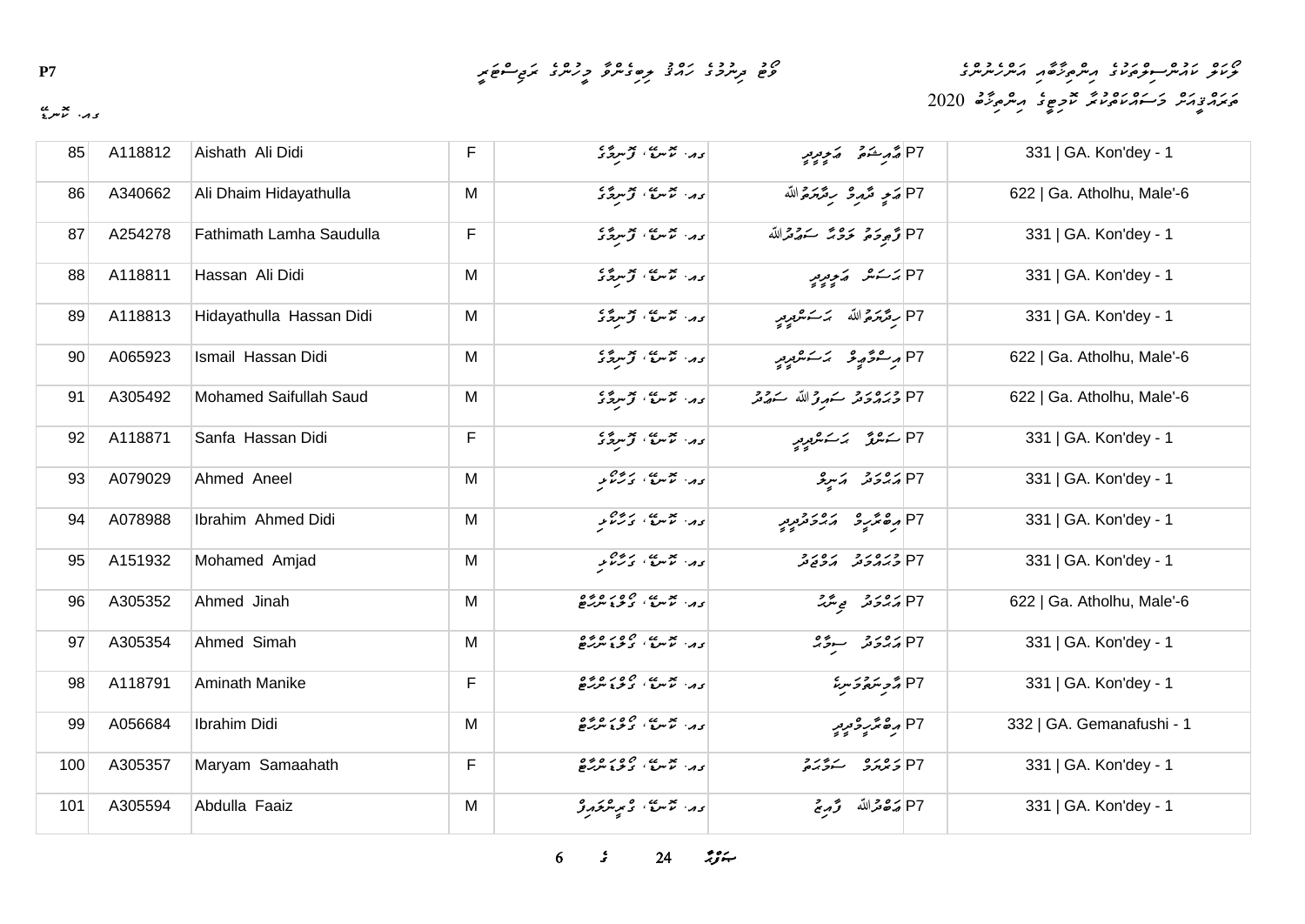*sCw7q7s5w7m< o<n9nOoAw7o< sCq;mAwBoEw7q<m; wBm;vB* م من المرة المرة المرة المرجع المرجع في المركبة 2020<br>مجم*د المريض المربوط المربع المرجع في المراجع المركبة* 

| 102 | A118875 | Aishath Abdulla Didi    | F           | ىما ئەستا، ئىر شرىئەر      | P7 صَّمَ مُشْمَعٌ مَصْحَدِ اللَّهُ مِرْمَرِ                                                                    | 331   GA. Kon'dey - 1        |
|-----|---------|-------------------------|-------------|----------------------------|----------------------------------------------------------------------------------------------------------------|------------------------------|
| 103 | A118823 | Dhon Didi               | F           | ىما سىمىتى، ئىم سىم ئىم ئى | P7   قرير بر بر                                                                                                | 331   GA. Kon'dey - 1        |
| 104 | A128803 | Fathimath Faiz          | F           | ىما سىمىت، ئىم ئىر ئىرىدۇ  | P7 وَّجِوحَةٌ وَّمِدِجْ                                                                                        | 331   GA. Kon'dey - 1        |
| 105 | A305595 | Ibrahim Adhil           | M           | دە. ئاس؟، ئىمپ ئىروز       | P7 م <i>ەھترى</i> ھەمرى                                                                                        | 622   Ga. Atholhu, Male'-6   |
| 106 | A037149 | Mohamed Sadig           | M           | ى مەستى» ئىمە ئىمە ئىرىدۇ. | P7 <i>ۋېرو دو</i> گورن <sub>چ</sub>                                                                            | 331   GA. Kon'dey - 1        |
| 107 | A118822 | Safiyya Ibrahim Didi    | F           | ىما سىمىت ئىم شركى بى      | P7 ج <i>زوڤر وەڭرى</i> ۋىرىر                                                                                   | 331   GA. Kon'dey - 1        |
| 108 | A007351 | Fathimath Ibrahim Didi  | F           | ى دىستىستى، ئەھەم دەس      | P7 <i>وَّجِودَةُ م</i> ِ صُ <i>مَّرٍ و</i> ُمِرِسٍ                                                             | 463   Srilanka / Colombo - 4 |
| 109 | A150764 | Jifleena Ismail         | F           | ى دىستىن ئىچ ئىچ ئىچ قىر   | P7 يوژمچينز - مرشتر <i>ة م</i> ق                                                                               | 331   GA. Kon'dey - 1        |
| 110 | A080830 | Sama Mohamed Didi       | F           | ى دىستى» بەھەم دەپر        | P7 گرمج محمد بر المرو بر مور بر بر بر استقلاب به استقلاب بر استقلاب بر استقلاب بر استقلاب بر استقلاب بر استقلا | 331   GA. Kon'dey - 1        |
| 111 | A075451 | Shehenaz Mohamed Didi   | F           | ى دىستى، مەم مەم           | P7 څرگړي وروروپور                                                                                              | 622   Ga. Atholhu, Male'-6   |
| 112 | A370716 | Mariyam Ali             | F           | ى مەستى، ئېرىئىدە          | P7 <i>5 پر پڑو کی ب</i>                                                                                        | 326   GA. Maamendhoo - 1     |
| 113 | A254270 | Abdulla Moomin Ahmed    | M           | ى دىستىم ئەستىم ئەرەبىيە   | P7 رَصْرَاللّهُ ۖ وَرَوِيْرُ رَبِّرُوَيْرِ                                                                     | 331   GA. Kon'dey - 1        |
| 114 | A367171 | Aishath Shifla Ahmed    | $\mathsf F$ | ى ئەستەر ئەتەرە            | P7 مەم شىر سىرى ئىم مەم دەر د                                                                                  | 331   GA. Kon'dey - 1        |
| 115 | A371919 | Fathmath Shizna         | F           | ى دىستىستى، ئەنج بىرى ئ    | P7 <i>وَّهِ دَهُ</i> شَمِّ مَّرْ                                                                               | 331   GA. Kon'dey - 1        |
| 116 | A096307 | Mariyam Ahmed Didi      | F           | ى دىستە ئەرەبەر            | P7 كەنگەر ئەر ئەر ئەر بىر                                                                                      | 331   GA. Kon'dey - 1        |
| 117 | A305463 | Mohamed Imthiyaaz Ahmed | M           | ى دىستە ئەرەپ دە           | P7 כגובנג וכתום הסגב                                                                                           | 331   GA. Kon'dey - 1        |
| 118 | A305464 | Mohamed Inshau Ahmed    | M           | ى دىن سى ئەرەبىرى ئە       | P7 دېرورو مرغو په دې ده د                                                                                      | 622   Ga. Atholhu, Male'-6   |

*7 sC 24 nNw?mS*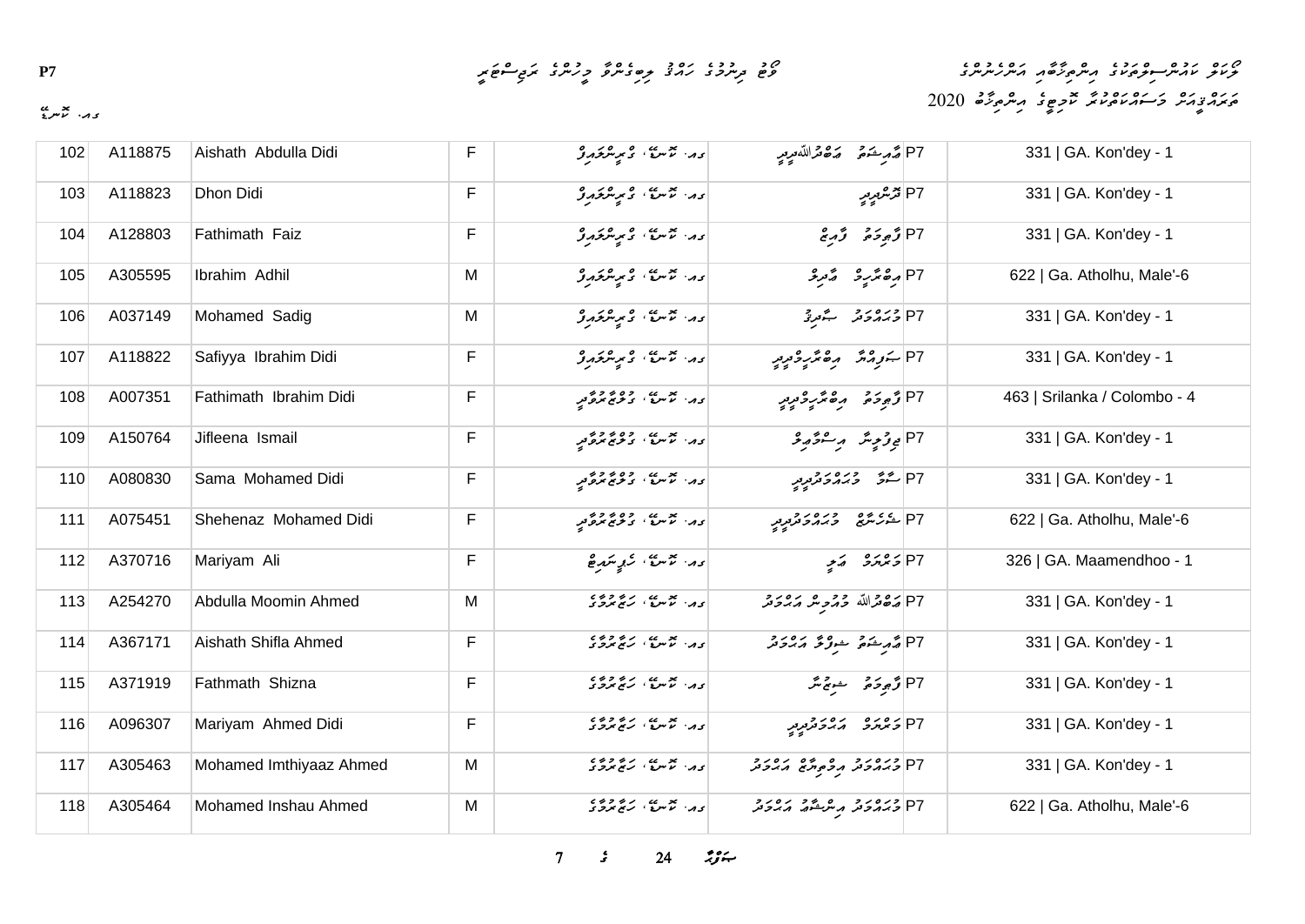*sCw7q7s5w7m< o<n9nOoAw7o< sCq;mAwBoEw7q<m; wBm;vB* م من المرة المرة المرة المرجع المرجع في المركبة 2020<br>مجم*د المريض المربوط المربع المرجع في المراجع المركبة* 

| 119 | A305454 | Abdulla Shinah            | M            | ى ئەستەت ئەمەم                                           | P7 مَرْدُوْرَاللّه مُ مِعْرَمْ                       | 331   GA. Kon'dey - 1      |
|-----|---------|---------------------------|--------------|----------------------------------------------------------|------------------------------------------------------|----------------------------|
| 120 | A052874 | Ali Mohamed Didi          | M            | ى ئەستۇ، ئورىخ                                           | P7 كەي تەرەكەترىرىر                                  | 622   Ga. Atholhu, Male'-6 |
| 121 | A118826 | Aminath Mohamed Didi      | F            | أوها الممسكة المرووع                                     | P7 <i>مُّ حِ سَمَّة حَ مَدْ مُ</i> حَمَّدِ مِرِ مِرِ | 622   Ga. Atholhu, Male'-6 |
| 122 | A308124 | Fathimath Ihsaana Abdulla | $\mathsf{F}$ | ى ئەستەت، ئىغمى ئو                                       | P7 <i>وَّجِوَدَّة مِدْسَّنَّة مَ</i> قَوَّدَاللَّهُ  | 331   GA. Kon'dey - 1      |
| 123 | A305459 | Hamdhoon Ali              | M            | ى ئەستەت ئىچ ئە                                          | P7 پروټرنگر <b>پ</b> ې په                            | 622   Ga. Atholhu, Male'-6 |
| 124 | A063259 | Ibrahim Mohamed Didi      | M            | ى مەستان ئىچ ئەم                                         | P7 مەھەر ئەرەر ئەھمەدىرىر                            | 331   GA. Kon'dey - 1      |
| 125 | A118809 | Mariyam Abdulla Didi      | F            | ى ئەستەت ئەمەم                                           | P7 <i>5 بح</i> جر <i>5 م 5 م</i> ح تر اللّه مرمرٍ    | 622   Ga. Atholhu, Male'-6 |
| 126 | A064374 | Mohamed Ibrahim Didi      | M            | أوها الممسكة المرودي                                     | P7 دېم د ده مرگه د ورمړ<br>P7 دېم د ده مرگه د د      | 331   GA. Kon'dey - 1      |
| 127 | A159825 | Mohamed Ahnaf Ibrahim     | M            | ى ئەستەر ئەرەبىر                                         | P7 در مرد برو رو مقررو                               | 331   GA. Kon'dey - 1      |
| 128 | A366744 | Nasma Mohamed             | F            | ى سىمىن، ئىچى بى                                         | P7 يَرْبُدُوَّ - 25,050                              | 331   GA. Kon'dey - 1      |
| 129 | A151680 | Nishama Ali               | F            | ى سىمىن، ئىچى بى                                         | P7 سرڪر <i>۾ ج</i>                                   | 622   Ga. Atholhu, Male'-6 |
| 130 | A118810 | Sheeza Mohamed Didi       | F            | ى مەستان ئىچ ئەم                                         | P7  سەنگ ئ <i>ەتمەتمەترى</i> رىر                     | 331   GA. Kon'dey - 1      |
| 131 | A305460 | Shimhaz Mohamed           | M            | أوها الممسكة المرودي                                     | P7 خو <i>دگاه در درو</i>                             | 622   Ga. Atholhu, Male'-6 |
| 132 | A305457 | Shinaz Mohamed            | M            | ى سىمىن، ئىۋە ب                                          | P7 شوشچ و در در د                                    | 331   GA. Kon'dey - 1      |
| 133 | A305453 | Shinaza Mohamed Didi      | $\mathsf{F}$ | أى مستعمل المنافع والمحمد والمحمد والمحمد المحمد المنافس | P7 خېشتم د د د د وروپړ                               | 622   Ga. Atholhu, Male'-6 |
| 134 | A075250 | Shuaib Mohamed Didi       | M            | أوها الممسكاء المرووح                                    | P7 شهره وروروبر                                      | 331   GA. Kon'dey - 1      |
| 135 | A067435 | Aminath Didi              | F            | در به سره بر روز و د و د و د و د بر ا                    | P7 مُ <i>حِ سَمَوْ مَدِيدِ</i>                       | 331   GA. Kon'dey - 1      |

**8** *s* **24** *z***<sub>3</sub><del>c</del></sub>**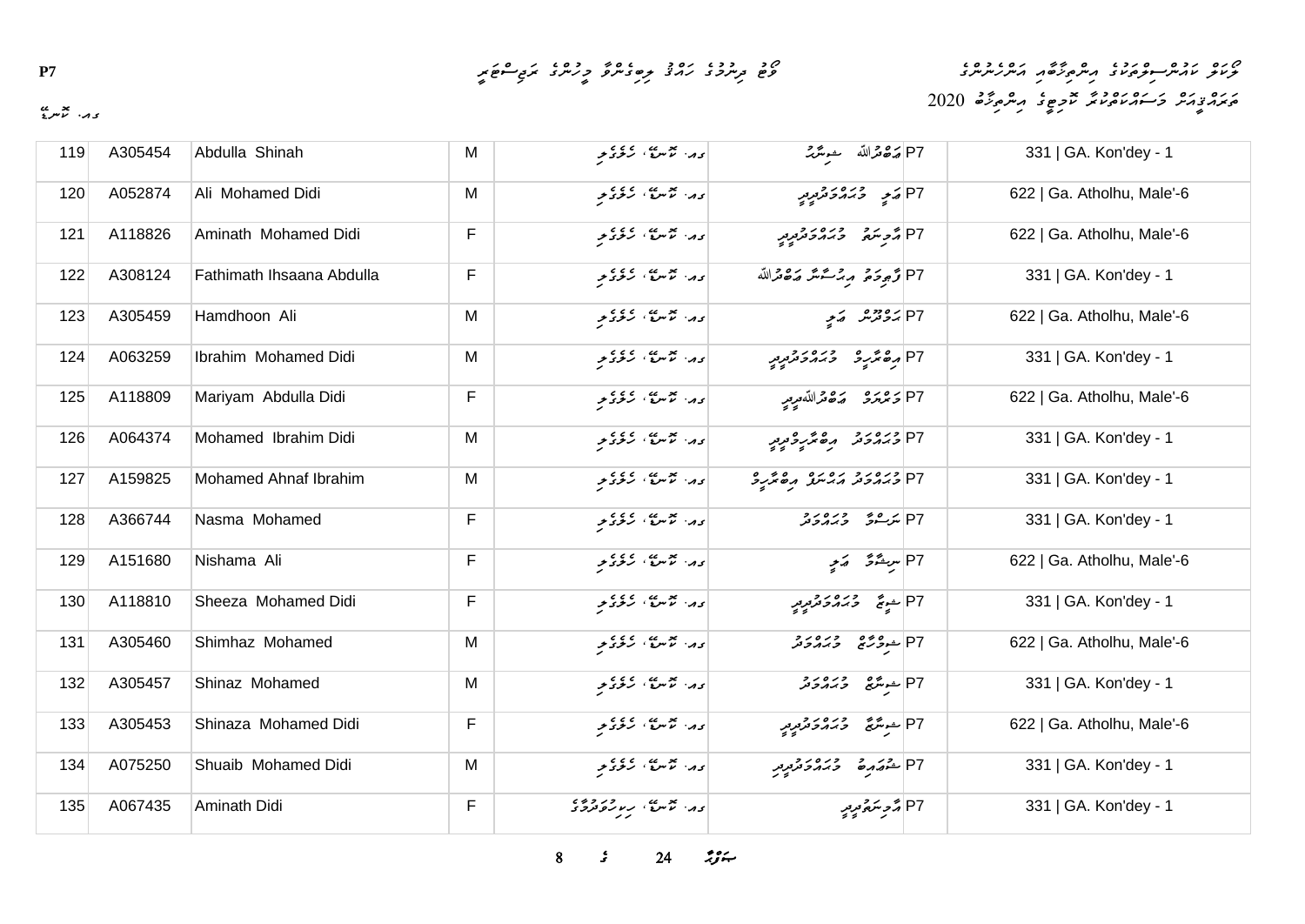*sCw7q7s5w7m< o<n9nOoAw7o< sCq;mAwBoEw7q<m; wBm;vB* م من المرة المرة المرة المرجع المرجع في المركبة 2020<br>مجم*د المريض المربوط المربع المرجع في المراجع المركبة* 

| 136 | A036063 | Hassan Idhrees       | M           | ى ئەستىمى ئەس ئەرەپ ئە    | P7 برَسَمْرُ <sub>م</sub> ورْمِرِ <sup>م</sup> ْ | 331   GA. Kon'dey - 1      |
|-----|---------|----------------------|-------------|---------------------------|--------------------------------------------------|----------------------------|
| 137 | A092133 | Ihusana              | $\mathsf F$ | ى مەستى، سىر ئەھەرى       | P7 بریژشگر                                       | 622   Ga. Atholhu, Male'-6 |
| 138 | A118853 | Irshad Mohamed       | M           |                           | P7 مەشقى <i>مەم</i> ەم                           | 622   Ga. Atholhu, Male'-6 |
| 139 | A118847 | Irushadha Adam       | $\mathsf F$ | در سمس رسده دوه           | P7 م <i>ې تر</i> شتر مرکزی                       | 622   Ga. Atholhu, Male'-6 |
| 140 | A305573 | Mohamed Faidh Hassan | M           | الام المعمديَّة الرسمانيّ | P7 <i>وَيَ</i> مُومَ تَرَ وَمِنْ يَرَ يَمْسُ     | 622   Ga. Atholhu, Male'-6 |
| 141 | A305510 | Shiyaaza Hassan      | $\mathsf F$ | الام سميتى رىدىگە         | P7 ش <sub>وت</sub> رنج بركتر مل                  | 331   GA. Kon'dey - 1      |
| 142 | A118831 | Yumna Gasim          | $\mathsf F$ | ى مەستومىق، سىدىنى        | P7 پرونګر گ <sup>ې</sup> دو                      | 331   GA. Kon'dey - 1      |
| 143 | A118790 | Abbas Ali            | M           | ى دىستىستى، ئەرەبى        | P7 مەمۇرى مەم                                    | 331   GA. Kon'dey - 1      |
| 144 | A061852 | Ahmed Abbas          | M           | ی پر به سرع کرده و د      | $25222$ $7227$ $P7$                              | 622   Ga. Atholhu, Male'-6 |
| 145 | A075379 | Aishath Abbas        | F           | ی پر به سرع کرده و د      | $2822$ $222$                                     | 622   Ga. Atholhu, Male'-6 |
| 146 | A325615 | Hashim Abbas         | M           | ی پر سمیت کروی            | P7 رَّ <sub>سُو</sub> رَ <b>12.2 مَ</b>          | 622   Ga. Atholhu, Male'-6 |
| 147 | A062052 | Mohamed Abbas        | M           | ی پر به سرع کرده و د      | $282222$ P7                                      | 622   Ga. Atholhu, Male'-6 |
| 148 | A151927 | Hariyya Umar         | $\mathsf F$ | ا دە، ئوتىن مەڭ           | P7 ب <i>زیره بر ور د</i>                         | 331   GA. Kon'dey - 1      |
| 149 | A323388 | Safha Ibrahim Didi   | $\mathsf F$ | ا دە، ئوسقا، دېڭ          | P7 جۇڭ م <i>ەھەر دەم</i> پرومېر                  | 331   GA. Kon'dey - 1      |
| 150 | A330142 | Thuhufa Ibrahim      | $\mathsf F$ | ا دە، ئوتىن مەڭ           | P7 ۾ريو مھڻريو                                   | 622   Ga. Atholhu, Male'-6 |
| 151 | A254294 | Zidhaan Ibrahim      | M           | ا دە، ئوسقا، دېڭ          | P7 ى <sub>و</sub> مَّەش م <i>ەھت</i> رىبە P7     | 331   GA. Kon'dey - 1      |
| 152 | A305961 | Aishath Jamsheedha   | F           | ى مەستىپ، مەسىر قى        | P7 مُەرشەم ق <sup>ى</sup> مۇش <sub>ى</sub> مگر   | 331   GA. Kon'dey - 1      |

*9 s* 24 *z*<sub>*3i*</sub>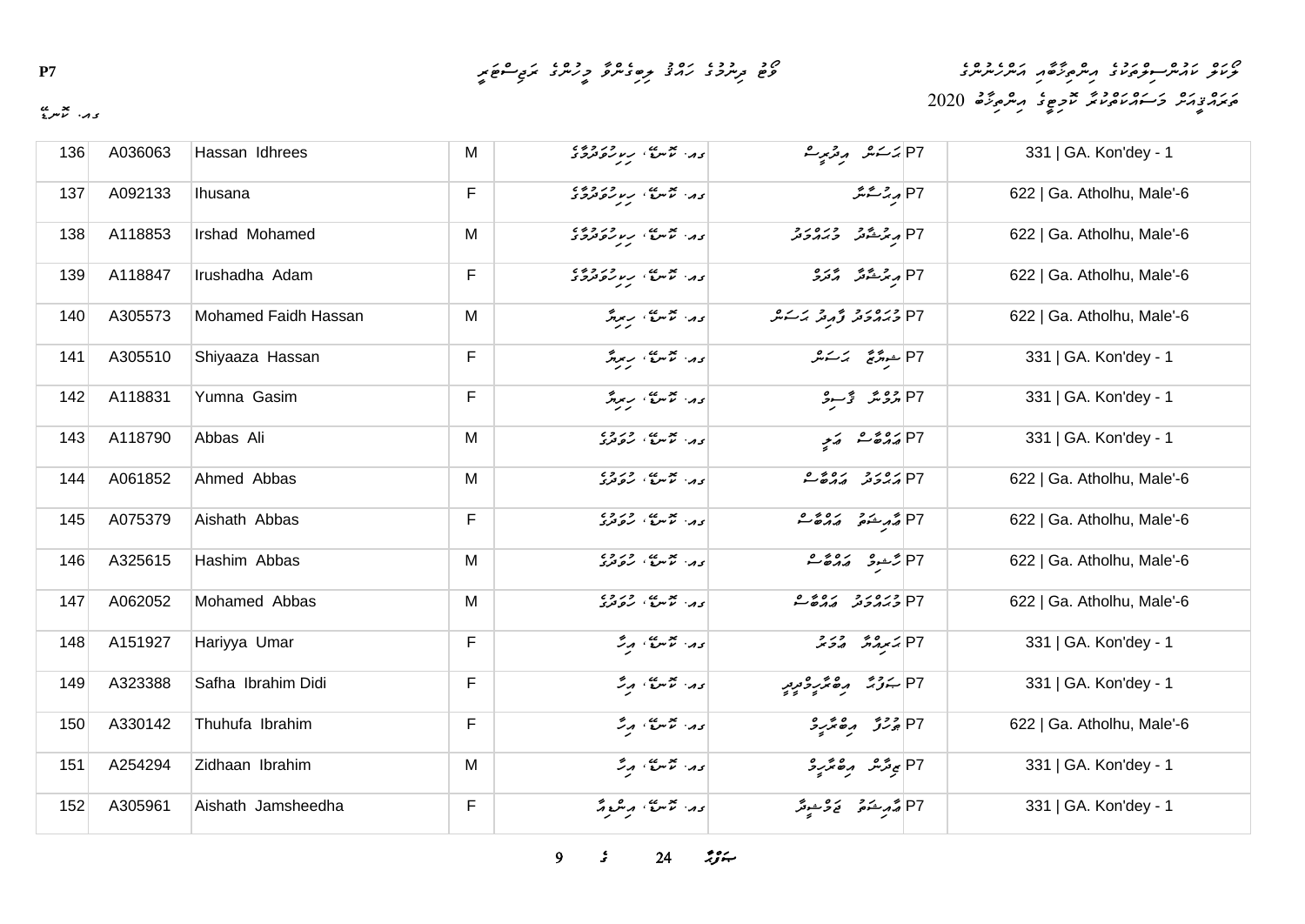*sCw7q7s5w7m< o<n9nOoAw7o< sCq;mAwBoEw7q<m; wBm;vB* م من المرة المرة المرة المرجع المرجع في المركبة 2020<br>مجم*د المريض المربوط المربع المرجع في المراجع المركبة* 

| 153 | A117556 | Aminath Habeeba      | $\mathsf F$  | ىد. ئەستى، مەشمەتم                                                                                                                                                                                                              | P7 مُجِسَعَ بَصِرَةٌ                                 | 331   GA. Kon'dey - 1        |
|-----|---------|----------------------|--------------|---------------------------------------------------------------------------------------------------------------------------------------------------------------------------------------------------------------------------------|------------------------------------------------------|------------------------------|
| 154 | A305964 | Fathimath Jamshaadha | $\mathsf{F}$ | ىد. ئەستى، مەشدەڭ                                                                                                                                                                                                               | P7 <i>وَّجِ وَحَمَّة فَاحْتَمَ</i> ّةَ               | 331   GA. Kon'dey - 1        |
| 155 | A330491 | Jaidh Ramiz          | M            | ىد. ئەستى، مەشمەتم                                                                                                                                                                                                              | P7 قَدِيرٌ مُحْرِجٌ                                  | 331   GA. Kon'dey - 1        |
| 156 | A305953 | Jamshaadh Ramiz      | M            | ىد. ئەستى، مەشمەتم                                                                                                                                                                                                              | P7 <sub>مَح</sub> وَّشَمَرَ مَرَّ <sub>ح</sub> ِ مَح | 331   GA. Kon'dey - 1        |
| 157 | A323430 | Jannath Ramiz        | $\mathsf{F}$ | ىد. ئەستى، مەشدەڭ                                                                                                                                                                                                               | P7 کے شر <i>مت</i> عو گھرمتے                         | 331   GA. Kon'dey - 1        |
| 158 | A118866 | Jihad Ramiz          | M            | ىد. ئەستى، مەشدەڭ                                                                                                                                                                                                               | P7 م <i>ِی ڈُڈ گُرْدِ</i> مُحْ                       | 331   GA. Kon'dey - 1        |
| 159 | A117762 | Raamiz Hassan Didi   | M            | ىد. ئەستى، مەسىم ق                                                                                                                                                                                                              | P7 څر <i>و</i> نج کار شرور مړ                        | 331   GA. Kon'dey - 1        |
| 160 | A118815 | Abdulla Ali Didi     | M            | د د. سی در دوره داده کار داده کار داده که به داده استان که به داده که بازی که بازی که بازی که بازی که بازی که<br>بازی که بازی که بازی که بازی که بازی که بازی که بازی که بازی که بازی که بازی که بازی که بازی که بازی که بازی ک | P7 مەھىراللە مەمەمەمە                                | 331   GA. Kon'dey - 1        |
| 161 | A254274 | Ahmed Mujaz Mumthaz  | M            | د مستحدث معرومی د                                                                                                                                                                                                               |                                                      | 463   Srilanka / Colombo - 4 |
| 162 | A118814 | Mariyam Abdulla Didi | F            |                                                                                                                                                                                                                                 | P7 <i>5 جهزي ج</i> ه صوالله مرمر                     | 331   GA. Kon'dey - 1        |
| 163 | A048894 | Mohamed Mumthaz      | ${\sf M}$    | د مستحدث معرومی د                                                                                                                                                                                                               | P7 32022 P7                                          | 331   GA. Kon'dey - 1        |
| 164 | A118856 | Mariyam Ibrahim Didi | $\mathsf{F}$ | در سمس مدهور                                                                                                                                                                                                                    | P7 <i>كەنگەڭ مەھەتگەد</i> ۇمبىر                      | 331   GA. Kon'dey - 1        |
| 165 | A305729 | Shifaza Anwar        | $\mathsf{F}$ |                                                                                                                                                                                                                                 | P7 شو <i>ژ</i> يخ پر <i>هره ب</i> ر                  | 327   GA. Nilandhoo - 1      |
| 166 | A061789 | Ahmed Ibrahim Didi   | M            | در به سی به در در دور برد و بر                                                                                                                                                                                                  | P7 <i>גُ.څو د ه مگر</i> ومړمو                        | 622   Ga. Atholhu, Male'-6   |
| 167 | A128337 | Hawwa Rishoofa       | F            | ى ئەستەت ئەقرىر قىر                                                                                                                                                                                                             | P7 <i>بَدُونَ</i> بِرِشْرَتَرَ                       | 622   Ga. Atholhu, Male'-6   |
| 168 | A305442 | Ahmed Tholal         | M            | ى بەر ئەسىغە ئەم ئەھ ئىسى ئىلگان ئىلگان ئىلگان ئىلگان ئىلگان ئىلگان ئىلگان ئىلگان ئىلگان ئىلگان ئىلگان ئىلگان                                                                                                                   | P7 كەبرى تەرەپ ئەرەپ ئۇنجان ئا                       | 622   Ga. Atholhu, Male'-6   |
| 169 | A061850 | Ali Ibrahim Didi     | M            | ى مەستى» قىق قومۇ                                                                                                                                                                                                               | P7   دَمِي ارەھ تَرْرِدْ مِرْمْدِ                    | 331   GA. Kon'dey - 1        |

*10 sC 24 nNw?mS*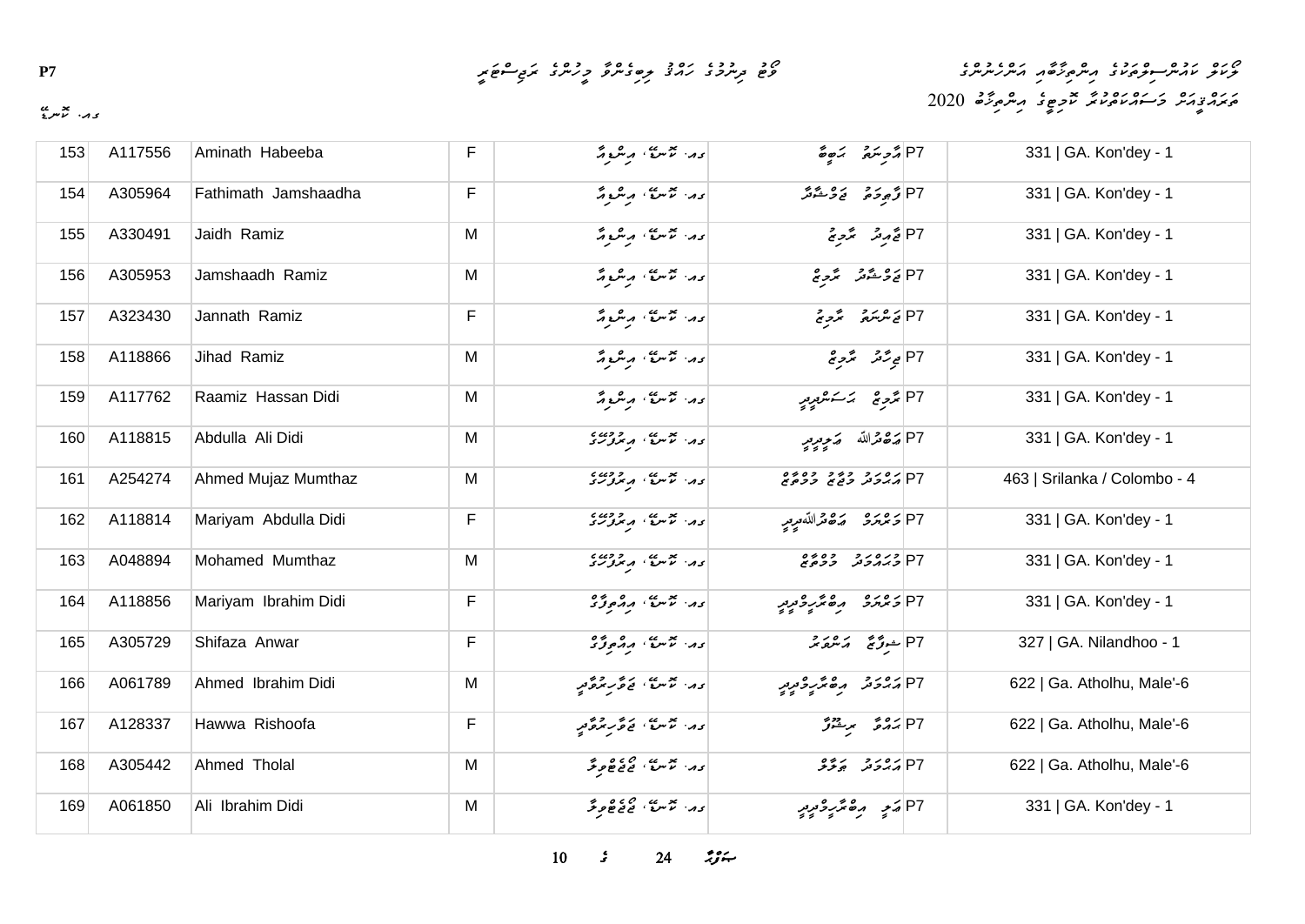*sCw7q7s5w7m< o<n9nOoAw7o< sCq;mAwBoEw7q<m; wBm;vB* م من المرة المرة المرة المرجع المرجع في المركبة 2020<br>مجم*د المريض المربوط المربع المرجع في المراجع المركبة* 

| 170 | A124797 | Aminath Badoora Ibrahim | F           | ى ئەستەر ئۇ قۇمۇ                                                                                                                                                                                                                | P7 مُجِسَعَةٍ مُقَمَّدٌ مِنْ مُجَرِّدٌ              | 331   GA. Kon'dey - 1      |
|-----|---------|-------------------------|-------------|---------------------------------------------------------------------------------------------------------------------------------------------------------------------------------------------------------------------------------|-----------------------------------------------------|----------------------------|
| 171 | A305440 | Asfa Ibrahim            | F           | <i>ى مەستى» مەھ</i> وگە                                                                                                                                                                                                         | P7 كەسىر ھەمگەر 2                                   | 331   GA. Kon'dey - 1      |
| 172 | A087791 | Mohamed Ibrahim Didi    | M           | كەن سىمىت ئەم ئەم ئى                                                                                                                                                                                                            | P7 <i>دې د ده</i> مر <i>ه مرگر</i> ومرمر<br>مرگ     | 331   GA. Kon'dey - 1      |
| 173 | A305443 | Naufal Ibrahim          | M           | ى مەسىپ، ئىق ھەرگە                                                                                                                                                                                                              | P7 يتم <i>مۇتى مەمگرى</i> تى                        | 331   GA. Kon'dey - 1      |
| 174 | A138165 | Safoora Ibrahim         | $\mathsf F$ | ى مەستەر ئەم ئەم ئۇ ئا                                                                                                                                                                                                          | P7 بىزىر مەمگرىبى                                   | 622   Ga. Atholhu, Male'-6 |
| 175 | A071775 | Shareefa Ismail         | $\mathsf F$ | ى مەسىئە ئەم ھەرگە                                                                                                                                                                                                              | P7 خىمپۇ بېرىشتۇپ <sub>ى</sub> تى                   | 331   GA. Kon'dey - 1      |
| 176 | A212966 | Abdul Rahman Ibrahim    | M           | ا دو. اس ده به سره ده وا                                                                                                                                                                                                        | P7 رەدەرەپەر مەترىر                                 | 622   Ga. Atholhu, Male'-6 |
| 177 | A305374 | Naseema                 | $\mathsf F$ | צון יש יש יש משפי                                                                                                                                                                                                               | P7 يترسونڅ                                          | 622   Ga. Atholhu, Male'-6 |
| 178 | A102512 | Abdulla Shafeeg         | M           | بر سمیت عدد میروه<br>براس سرد استری                                                                                                                                                                                             | P7 كەھەراللە شىموتى                                 | 622   Ga. Atholhu, Male'-6 |
| 179 | A306382 | Aishath Shazra Shafeeg  | F           | بر سر دی دی برد و د د د د د<br>براس کامل کامل کرد سوتر مرد                                                                                                                                                                      | P7 مَدْمِ شَمْعَى شَمْعْرَمَّدَ حَمَوٍ تَرْ         | 622   Ga. Atholhu, Male'-6 |
| 180 | A306383 | Aminath Yusra Shafyg    | $\mathsf F$ |                                                                                                                                                                                                                                 | P7 مٌ <i>جِ سَهْء</i> ِ مَرْ سْمَعَمْ ۖ سُورٍ تَحْ  | 622   Ga. Atholhu, Male'-6 |
| 181 | A112032 | Mohamed Hamdhan         | M           | ده به سرعه المحدد المعدود.<br>ده المسنى المعدى مستقرض                                                                                                                                                                           | P7 <i>ۋېزو دو پرو</i> ۇر                            | 622   Ga. Atholhu, Male'-6 |
| 182 | A095760 | Waheeda Ahmed Didi      | $\mathsf F$ | بر سی به سره برده ده در در در در در برده برد در برد که برده برد در این مورد در در این کار در در این کار در در<br>برای مورد برای کار در در این کار در در در این کار در در این کار در در این کار در در این کار در در این کار در د | P7  <i>وَ بِي</i> عَرُ <i>وَ بُرْدَ وَدْبِرِيرِ</i> | 622   Ga. Atholhu, Male'-6 |
| 183 | A118865 | Ali Abdhul Rahman       | M           | ى مەستى» بەھ سرى                                                                                                                                                                                                                | P7 <i>مَجِ مَعْتَمَدِ مَدَوَّسَ</i>                 | 331   GA. Kon'dey - 1      |
| 184 | A159367 | Hawwa Ali               | F           | ى ئەستى» بەھ سى                                                                                                                                                                                                                 | P7 يَرْدُوَّ کَمَ مِي                               | 331   GA. Kon'dey - 1      |
| 185 | A121347 | Ibrahim Ali             | M           | ى مەستى» بەھ سرى                                                                                                                                                                                                                | P7 <sub>مر</sub> ھ پڙرو ھي ج                        | 331   GA. Kon'dey - 1      |
| 186 | A305496 | Khadheeja Ali           | F           | ى دى. ئۇسۇ، ئەھمىرى                                                                                                                                                                                                             | P7 كَمَعٍيضٍ مَعَ مِي                               | 622   Ga. Atholhu, Male'-6 |

 $11$  *s* 24  $29$   $\leftarrow$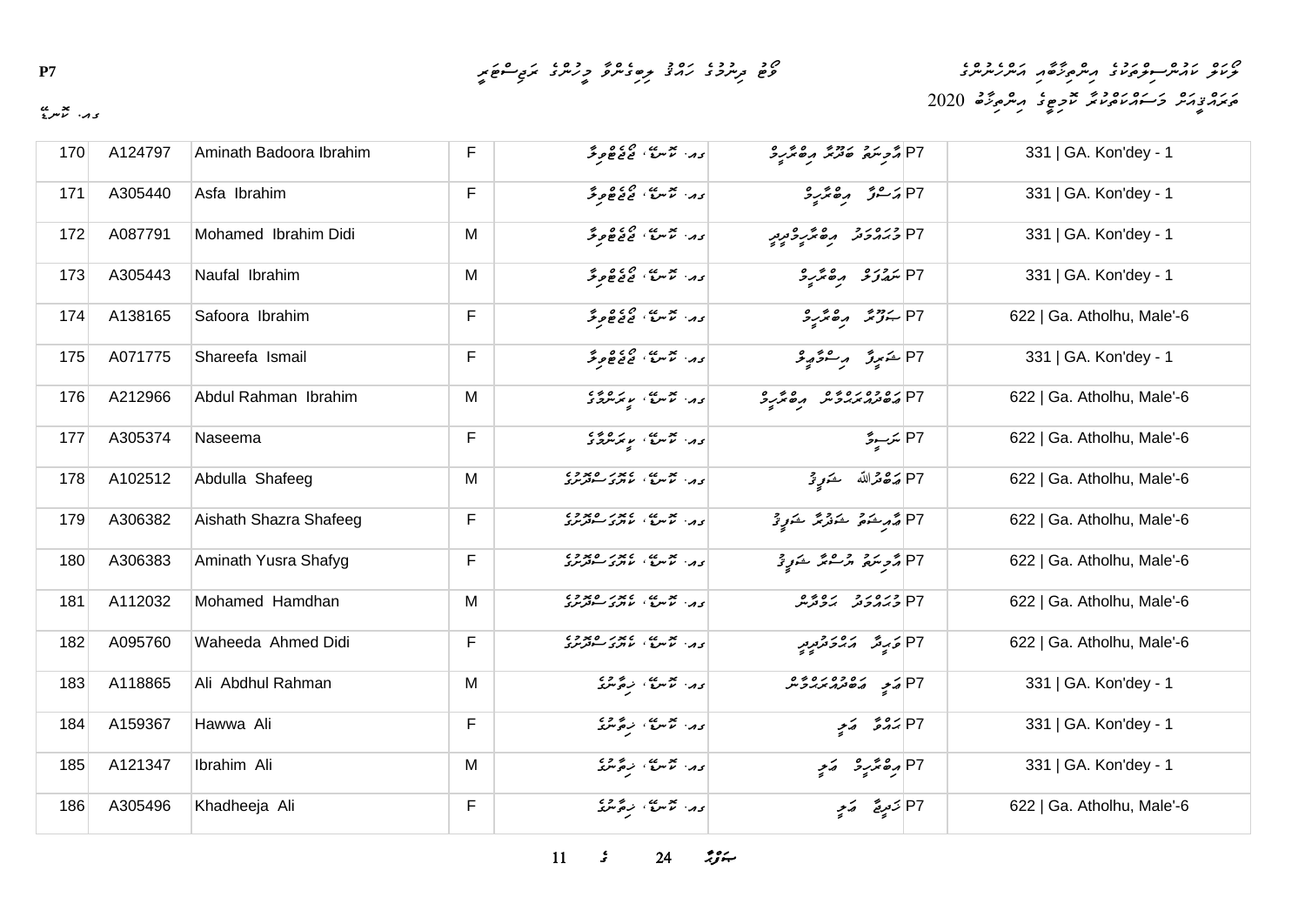*sCw7q7s5w7m< o<n9nOoAw7o< sCq;mAwBoEw7q<m; wBm;vB* م من المرة المرة المرة المرجع المرجع في المركبة 2020<br>مجم*د المريض المربوط المربع المرجع في المراجع المركبة* 

| 187 | A166912 | Mariyam Ali            | F           | ى ئەستۇ، ئەھمى                                                                                                                                                                                                                                                                                                      | P7 <i>وَ بُرْمَرْ وَ مَ</i> حِ                           | 331   GA. Kon'dey - 1      |
|-----|---------|------------------------|-------------|---------------------------------------------------------------------------------------------------------------------------------------------------------------------------------------------------------------------------------------------------------------------------------------------------------------------|----------------------------------------------------------|----------------------------|
| 188 | A305498 | Mohamed Ali            | M           | ى ئەستەت ئەۋسى                                                                                                                                                                                                                                                                                                      | P7 دېږور <sub>مکم</sub>                                  | 622   Ga. Atholhu, Male'-6 |
| 189 | A158734 | Abdulla Mulail Mohamed | M           | $\frac{1}{2}$ $\frac{1}{2}$ $\frac{1}{2}$ $\frac{1}{2}$ $\frac{1}{2}$ $\frac{1}{2}$ $\frac{1}{2}$ $\frac{1}{2}$ $\frac{1}{2}$ $\frac{1}{2}$ $\frac{1}{2}$ $\frac{1}{2}$ $\frac{1}{2}$ $\frac{1}{2}$ $\frac{1}{2}$ $\frac{1}{2}$ $\frac{1}{2}$ $\frac{1}{2}$ $\frac{1}{2}$ $\frac{1}{2}$ $\frac{1}{2}$ $\frac{1}{2}$ | P7 رَحْمَدُاللّه وْحَمِهِ وْمِرْدْ وْمَارْدْ             | 331   GA. Kon'dey - 1      |
| 190 | A034698 | Aminath Ibrahim Didi   | $\mathsf F$ | $\frac{1}{2}$ $\frac{1}{2}$ $\frac{1}{2}$ $\frac{1}{2}$ $\frac{1}{2}$ $\frac{1}{2}$ $\frac{1}{2}$ $\frac{1}{2}$ $\frac{1}{2}$ $\frac{1}{2}$ $\frac{1}{2}$ $\frac{1}{2}$ $\frac{1}{2}$ $\frac{1}{2}$ $\frac{1}{2}$ $\frac{1}{2}$ $\frac{1}{2}$ $\frac{1}{2}$ $\frac{1}{2}$ $\frac{1}{2}$ $\frac{1}{2}$ $\frac{1}{2}$ | P7 مُحرِسَمُ مِنْ مُحَمَّدٍ وَمِنْدِ                     | 622   Ga. Atholhu, Male'-6 |
| 191 | A305481 | Fathimath Sana Ali     | F           | $\frac{1}{2}$ $\frac{1}{2}$ $\frac{1}{2}$ $\frac{1}{2}$ $\frac{1}{2}$ $\frac{1}{2}$ $\frac{1}{2}$ $\frac{1}{2}$ $\frac{1}{2}$ $\frac{1}{2}$ $\frac{1}{2}$ $\frac{1}{2}$ $\frac{1}{2}$ $\frac{1}{2}$ $\frac{1}{2}$ $\frac{1}{2}$ $\frac{1}{2}$ $\frac{1}{2}$ $\frac{1}{2}$ $\frac{1}{2}$ $\frac{1}{2}$ $\frac{1}{2}$ | P7 <i>وُجودَهْ سَنَرَّ مَ</i> عِ                         | 622   Ga. Atholhu, Male'-6 |
| 192 | A033144 | Aminath Adam           | F           | ى مەستۇ، بولۇي                                                                                                                                                                                                                                                                                                      | P7 مُجِ سَمَعَ مُحَمَّدَ                                 | 622   Ga. Atholhu, Male'-6 |
| 193 | A159377 | Aminath Mohamed        | F           | ى دىستىس ئەستىرى ئ                                                                                                                                                                                                                                                                                                  | P7 مُجِسَعُ حَمَدُ وَمَ                                  | 622   Ga. Atholhu, Male'-6 |
| 194 | A033142 | Sauda Mohamed          | F           | ى مەستىستى، ئەترىكى                                                                                                                                                                                                                                                                                                 | P7 شهرش وره د و                                          | 622   Ga. Atholhu, Male'-6 |
| 195 | A033143 | Siyam Mohamed          | M           | ى مەستىرى، ئەرگەن                                                                                                                                                                                                                                                                                                   | P7 سوگر وبره د و                                         | 622   Ga. Atholhu, Male'-6 |
| 196 | A350763 | Ahmed Anas             | M           | ىدا ئىمىگا مودى                                                                                                                                                                                                                                                                                                     | P7 كەندى كەنگەشى                                         | 331   GA. Kon'dey - 1      |
| 197 | A118801 | Ahmed Ibrahim Didi     | ${\sf M}$   | ىدا ئەستا بودى                                                                                                                                                                                                                                                                                                      | P7 <i>ג د ده مره مرد و بر</i> مر                         | 331   GA. Kon'dey - 1      |
| 198 | A118783 | Dhon Didi              | F           | ىدا ئىمىگە مودى                                                                                                                                                                                                                                                                                                     | P7 قرير م <sub>ير مير</sub>                              | 331   GA. Kon'dey - 1      |
| 199 | A305733 | Faiza Ibrahim Didi     | F           | ىد. ئەس» مەدە                                                                                                                                                                                                                                                                                                       | P7 <i>وَ<sub>ّم</sub>يعُ م</i> ِ ھ <i>ُنَّرٍ وُمِيرِ</i> | 331   GA. Kon'dey - 1      |
| 200 | A305706 | Fathimath Ali          | F           | ىدا ئەستا بودى                                                                                                                                                                                                                                                                                                      | P7 <i>وُّجوحَ</i> هُمَ مَسَ                              | 331   GA. Kon'dey - 1      |
| 201 | A359484 | Khadeeja Ibrahim       | F           | ىدا ئىم مى، جەجەنى                                                                                                                                                                                                                                                                                                  | P7 زَمِرِيحَ مِنْ صُرَّرِ وَ                             | 622   Ga. Atholhu, Male'-6 |
| 202 | A305761 | Mujuthaz Mohamed       | ${\sf M}$   | ىدا ئىم مى، جەجەنى                                                                                                                                                                                                                                                                                                  | P7 وووه وره دور                                          | 622   Ga. Atholhu, Male'-6 |
| 203 | A118800 | Rishfa Ahmed           | F           | ىد . ئەس» بورى                                                                                                                                                                                                                                                                                                      | P7 مرڪز <i>پردونر</i>                                    | 331   GA. Kon'dey - 1      |

 $12$  *s* 24  $29$   $\leftarrow$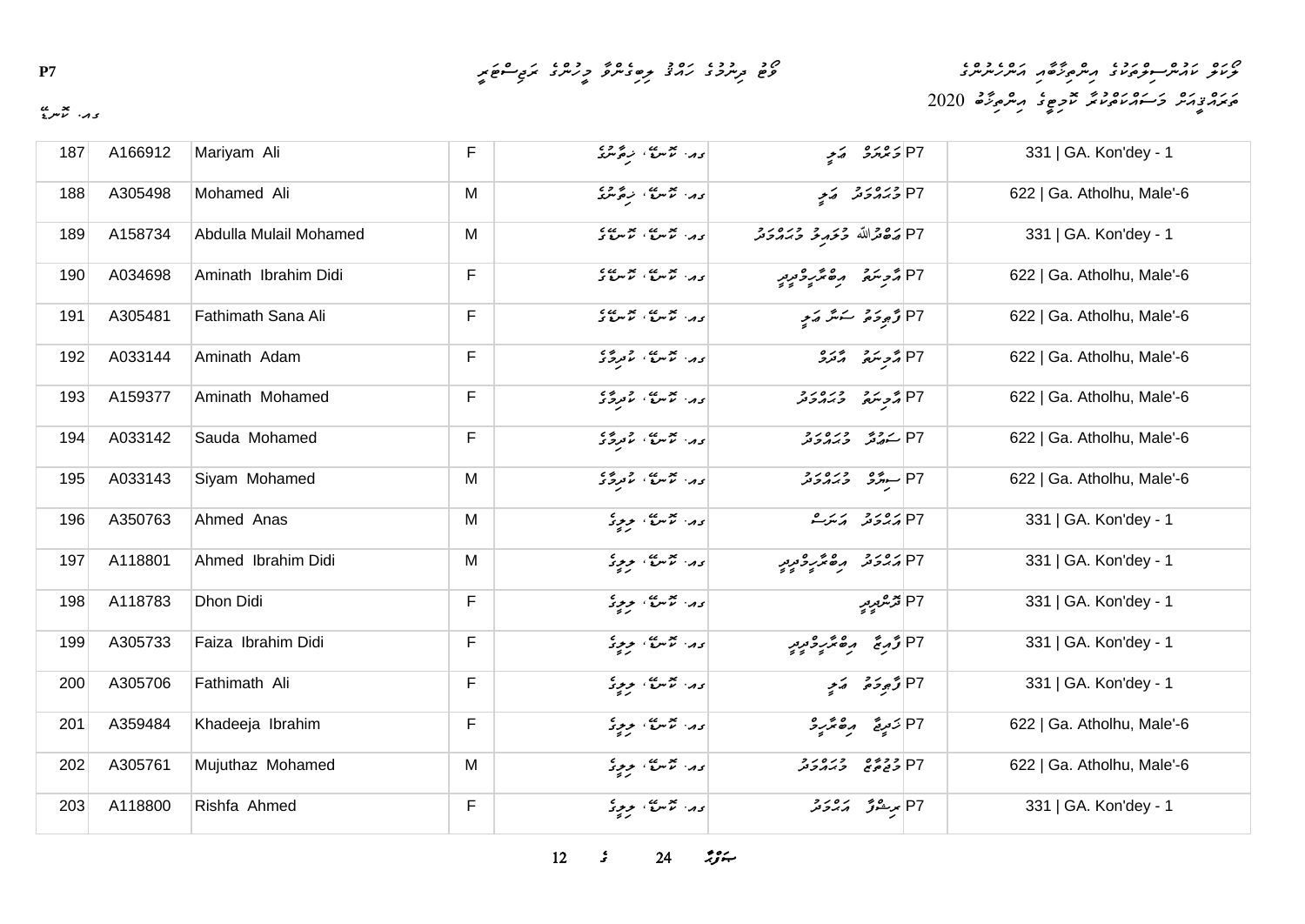*sCw7q7s5w7m< o<n9nOoAw7o< sCq;mAwBoEw7q<m; wBm;vB* م من المسجد المسجد المسجد المسجد المسجد العام 2020<br>مسجد المسجد المسجد المسجد المسجد المسجد المسجد المسجد المسجد ال

| 204 | A333770 | Aminath Niha Hassan        | F           | ى سىمى» مەدەبەر         | P7 مٌ <i>وِ مَرَةٌ</i> مِرَدٌ بَرَ سَ <i>مَ</i> سٌ    | 622   Ga. Atholhu, Male'-6      |
|-----|---------|----------------------------|-------------|-------------------------|-------------------------------------------------------|---------------------------------|
| 205 | A369450 | Fathimath Reesha Hassan    | F           | ى سىمى» مەرەبىر         | P7 <i>وَّجودَهُ</i> بِرِ؎َّہُ بَرَسَسُ                | 331   GA. Kon'dey - 1           |
| 206 | A118845 | Haseena Naseem             | F           | ورسمس ووءه در           | P7   پرَسوش سَرَسوڤر                                  | 331   GA. Kon'dey - 1           |
| 207 | A012228 | Hassan Ibrahim Didi        | M           | ىماسىم ئەستە ئەرەپ ئەر  | P7 ئەسەش بەھ ئ <i>ۇر ۋ</i> ېرىر                       | 331   GA. Kon'dey - 1           |
| 208 | A305751 | Vishan Hassan Didi         | M           | ى سىمى ئەرەبەر د        | P7 مِنْتَمْسْ بْرَسْسْمْدِيرِ                         | 331   GA. Kon'dey - 1           |
| 209 | A330319 | Ahmed Minshawi Mohamed     | M           | ى ئەستۇ، ئۇرومۇ         | P7 ג' <i>و د و بر شو و د و د و د</i>                  | 622   Ga. Atholhu, Male'-6      |
| 210 | A254295 | Aishath Eamaan Mohamed     | F           | ى ئەستەت ئۇرومۇ         | P7 مُمبِّسَمَ مِعَہ مِحْسَرِ وَبَرَمُ وَلَا           | 622   Ga. Atholhu, Male'-6      |
| 211 | A323391 | Aminath Imthinaan Mohamed  | $\mathsf F$ | ى ئەستۇ، ئۇرۇش          | P7 مُتَّحِسُمُ مُتَّحَمٍ مُرْمَّرٍ وَبَرْمَرَ مَرَ    | 331   GA. Kon'dey - 1           |
| 212 | A144313 | Fariyad Ahmed Didi         | $\mathsf F$ | ى ئەستان ئويدە          | P7 كۆمپەترى كەرگە ئەتەبىرىس                           | 622   Ga. Atholhu, Male'-6      |
| 213 | A323454 | Abdhullah Musharraf Hassan | M           | ا دەر، ئاسق، ئۇرىسكەنلە | P7 كَ حَدَّاللَّهُ وَ شَوَرْ مَرْوْ بَرْ سَرْشْ       | 562   Hulhumale', Ehenihen - 10 |
| 214 | A305907 | Abdulla Mubarak Hassan     | M           | ى ئەستىن، ئۇرىسىگە      | P7  رَحْمَدْاللّه حْقَّتْرَة بْرَسْمَدْ               | 331   GA. Kon'dey - 1           |
| 215 | A305920 | Ali Muizzu Hassan          | M           | ى مەستىن، ئۇرىسىگە      | P7 <i>ھَ۔ جو م</i> ُگھ برڪش                           | 331   GA. Kon'dey - 1           |
| 216 | A155871 | Dr. Mohamed Mauroof Hassan | M           |                         | $P7$ مع می در در در در در در در در در در معرفی کردند. | 562   Hulhumale', Ehenihen - 10 |
| 217 | A305900 | Ibrahim Maujood Hassan     | M           | ا دە، ئاسقا، ئۇرىسكەش   | P7 مەھەرىپ ئەمەدە بەر يەھ                             | 331   GA. Kon'dey - 1           |
| 218 | A393752 | Zaeema Zareer              | F           | ى ئەستىن، ئۇرىسىگىر     | P7 يَهِ وَّ بَي مِرْ مَرَ                             | 331   GA. Kon'dey - 1           |
| 219 | A305906 | Zahidha Zareer             | F           | ىدا ئەسگا ئۇرىسكەش      | P7 تج برقد تج مریمه                                   | 331   GA. Kon'dey - 1           |
| 220 | A305905 | Zahiya Zareer              | F           | ى يەر ئەس ئەربىسى ئەسىر | P7 تج په تم په تم                                     | 331   GA. Kon'dey - 1           |

 $13$  *s* 24  $29$   $\rightarrow$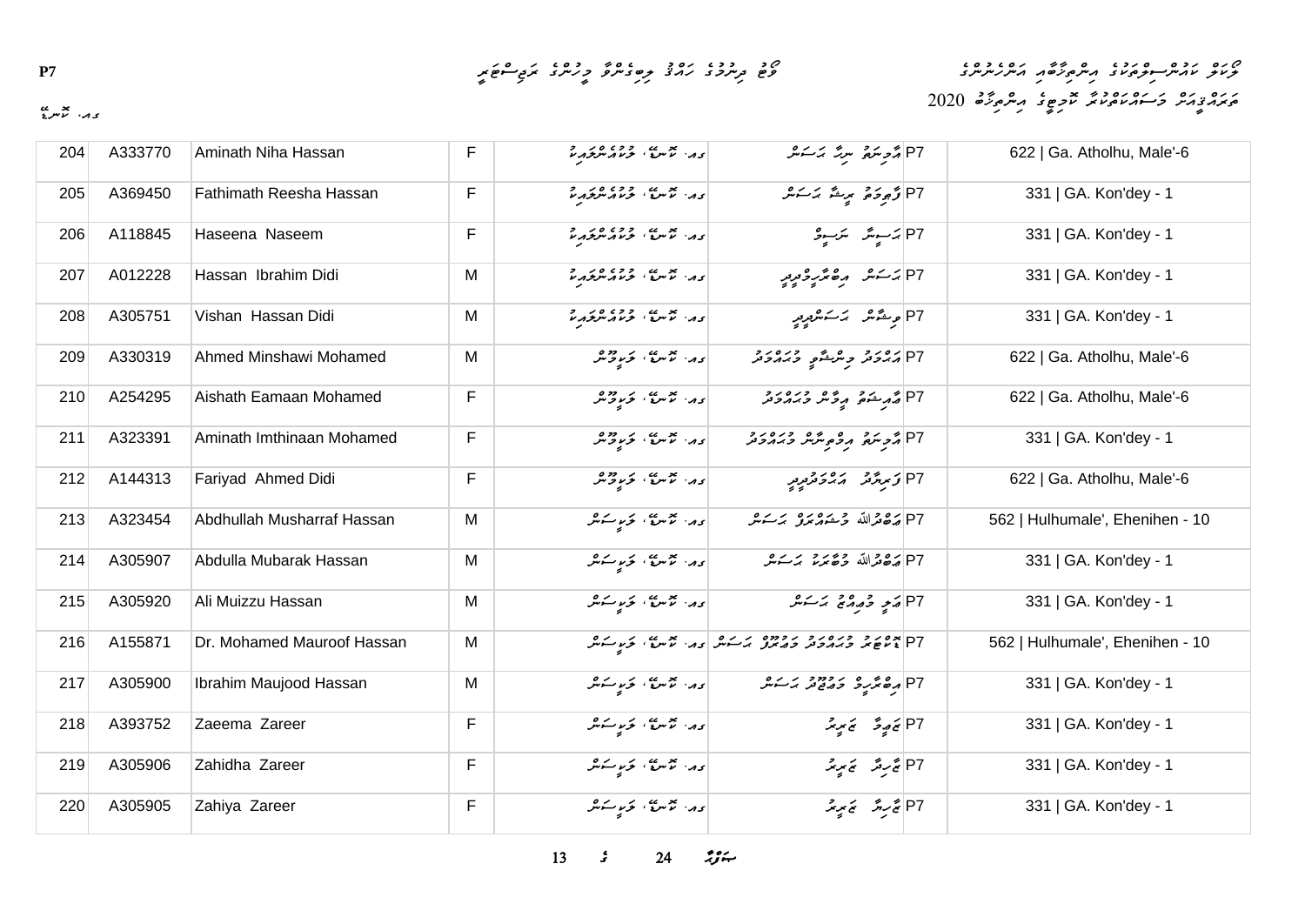*sCw7q7s5w7m< o<n9nOoAw7o< sCq;mAwBoEw7q<m; wBm;vB* م من المرة المرة المرة المرجع المرجع في المركبة 2020<br>مجم*د المريض المربوط المربع المرجع في المراجع المركبة* 

| 221 | A393751 | Zameela Zareer                  | F           | ى ئەستۇرى ئۇرىسىگە         | P7 ک <sup>ے</sup> پر کش کے بیرنگر                                      | 622   Ga. Atholhu, Male'-6 |
|-----|---------|---------------------------------|-------------|----------------------------|------------------------------------------------------------------------|----------------------------|
| 222 | A305903 | Zeena Zareer                    | F           | ى مەستان ئۇرىسىگە          | P7 <sub>مج</sub> يٹر نج مریٹر                                          | 331   GA. Kon'dey - 1      |
| 223 | A305904 | Zoona Zareer                    | F           | ىم ئەستا، ئۇرىسىگە         | P7 تھ بھ تھ ہو پر                                                      | 331   GA. Kon'dey - 1      |
| 224 | A118819 | Ameena Abdulla Didi             | $\mathsf F$ | ىدا ئىسقا ئۇراشمۇش         | P7 كەچ ئىگە كەنھەتداللەمپرىي <sub>ر</sub>                              | 331   GA. Kon'dey - 1      |
| 225 | A118837 | Faheema Naseem                  | F           | ى ئەرىمى ئەرەپ كەن ئايدىن  | P7 تۇرپۇ سىمبەتى                                                       | 622   Ga. Atholhu, Male'-6 |
| 226 | A118821 | Idrees Naseem                   | M           | ىدا ئىسقا ئۇراشمۇش         | P7 م <sub>و</sub> مزمرے مترجو                                          | 331   GA. Kon'dey - 1      |
| 227 | A118830 | Naeema Naseem                   | F           | ى يەر ئەس ئەرەب كەر بىر    | P7 سَمِيعٌ سَرَسِيعٌ                                                   | 331   GA. Kon'dey - 1      |
| 228 | A118858 | Nazima Naseem                   | $\mathsf F$ | ى ئەستەرە ئەرەب ھەر ئايلار | P7 سَّمَٰوِدَ سَرَسٍوْ                                                 | 331   GA. Kon'dey - 1      |
| 229 | A118143 | Raafia Hassan                   | F           | ى ئەستى» ئەھمىسى ئەھمى     | P7 بَرُوِ بَرَ بَرَ بَرْ بِرَ بِرِ                                     | 331   GA. Kon'dey - 1      |
| 230 | A305601 | Shaahid Naseem                  | M           | ى مەستى» بەھ شەھەر         | P7 شمریز س <i>ر ہو</i> ئے                                              | 331   GA. Kon'dey - 1      |
| 231 | A125390 | Waseema Naseem                  | F           | ى يەر ئەس ئەرەب كەر بىر    | P7   ق سودٌ - مَرَسودٌ -                                               | 331   GA. Kon'dey - 1      |
| 232 | A068647 | <b>Abdul Muhusin</b>            | M           | ورستمن وسوسم المعالج       | P7 مەھىر <i>ۋە ج</i> ەر بىر                                            | 622   Ga. Atholhu, Male'-6 |
| 233 | A306263 | <b>Mohamed Muthasim Muhusin</b> | M           | ورستمن وسوسمه              | P7 دره دو دور ده دو سره                                                | 622   Ga. Atholhu, Male'-6 |
| 234 | A306265 | Shiruhana Abudhul Muhusin       | F           | ورسم سي وسع سمده من        | P7 شو <i>برند می م</i> وجود در میر<br>P7 شو <i>برند می</i> مورد در سوش | 622   Ga. Atholhu, Male'-6 |
| 235 | A306266 | Shiyana Abdul Muhusin           | F           | ورستمن وسوسهم              | P7 شوپژنٹر م <i>مقتر فرح بر س</i> وپٹر                                 | 331   GA. Kon'dey - 1      |
| 236 | A012905 | Fathuhulla Mohamed              | M           | ى مەستىن، ئىرىزى سورىگر    | P7 وَحْدَاللّه وَبَرْدُونَدِ                                           | 622   Ga. Atholhu, Male'-6 |
| 237 | A382612 | Mohamed Shafahu                 | M           | ى مەستىن، ئىرىزى سورىتى    | P7 <i>ۋېزودتى خۇرق</i>                                                 | 331   GA. Kon'dey - 1      |

*14 sC 24 nNw?mS*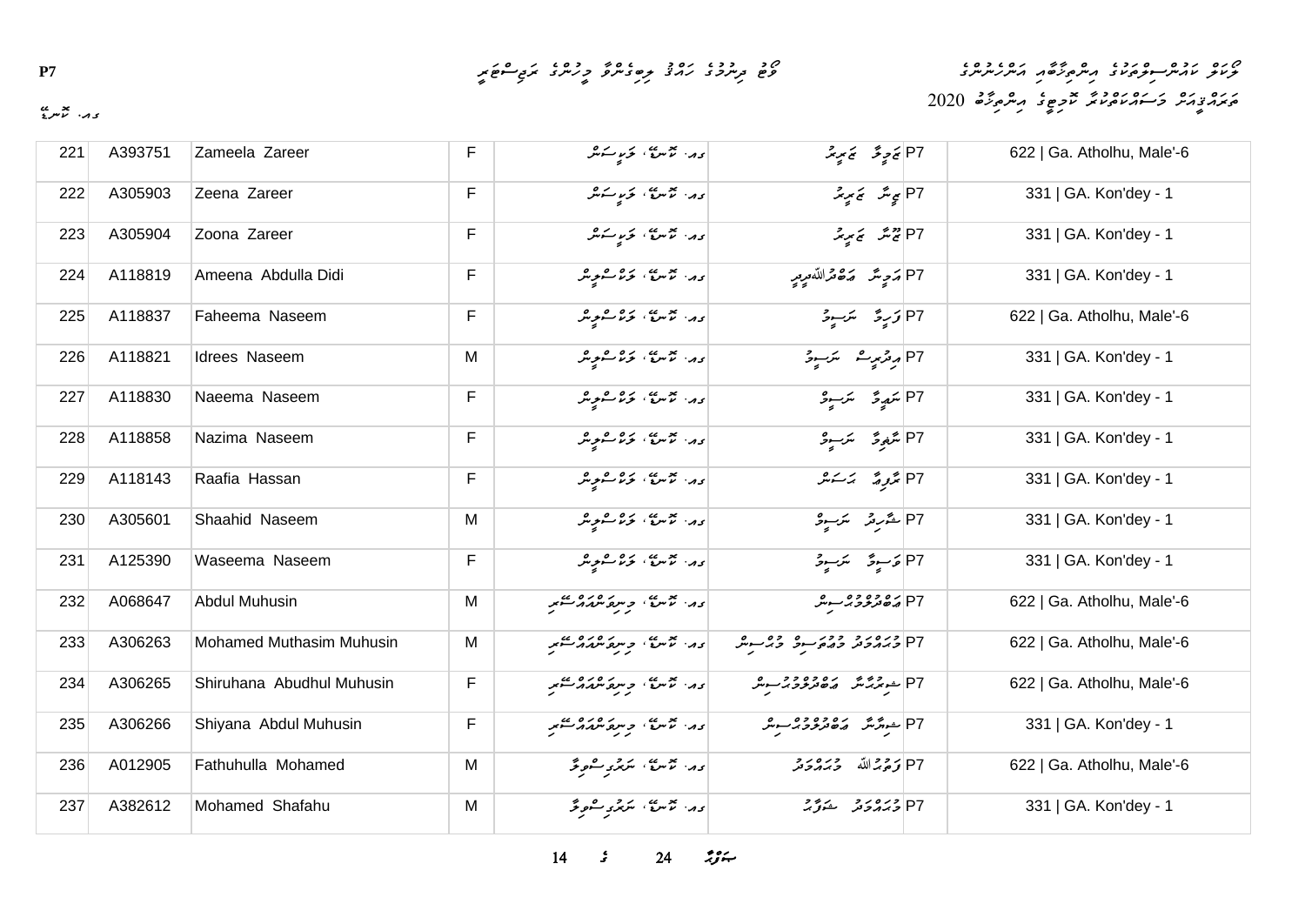*sCw7q7s5w7m< o<n9nOoAw7o< sCq;mAwBoEw7q<m; wBm;vB* م من المرة المرة المرة المرجع المرجع في المركبة 2020<br>مجم*د المريض المربوط المربع المرجع في المراجع المركبة* 

| 238 | A092915 | Mohamed Didi             | M           | ى مەستى، ئىرىرى سورى                                                                                                                                                                                  | P7 <i>وُبَرُوْدُوَ</i> تْرْمِرِيْرِ                                                         | 622   Ga. Atholhu, Male'-6 |
|-----|---------|--------------------------|-------------|-------------------------------------------------------------------------------------------------------------------------------------------------------------------------------------------------------|---------------------------------------------------------------------------------------------|----------------------------|
| 239 | A012876 | Nasrulla Mohamed         | M           | ى مەستى» سىرتىرى سىرە ئىچ                                                                                                                                                                             | P7 سَرَبِ مِرَّاللَّهُ وَبَرُودِ مَرْ                                                       | 622   Ga. Atholhu, Male'-6 |
| 240 | A073564 | Saudulla Mohamed         | M           | ى مەستى، ئىبرىي سورى                                                                                                                                                                                  | P7 كەمەمراللە <i>مەم</i> ەرىر                                                               | 331   GA. Kon'dey - 1      |
| 241 | A382475 | Shafga Mohamed           | F           | ى مەستى» سىرتىرى سىرەنتى                                                                                                                                                                              | P7 شۇقۇ <i>مەمەدىر</i>                                                                      | 622   Ga. Atholhu, Male'-6 |
| 242 | A118838 | Abdulla Shameem          | M           | ورستمس المتركب ومع                                                                                                                                                                                    | P7 مَەھْتَرَاللَّه شَوَوْتَر                                                                | 331   GA. Kon'dey - 1      |
| 243 | A118844 | Aminath Abdulla          | $\mathsf F$ | ى مەستى ئەسكە ئەسىر سرچ ئ                                                                                                                                                                             | P7 مَّحِسَمَ مَصْعَداللَّه                                                                  | 622   Ga. Atholhu, Male'-6 |
| 244 | A305950 | Ibrahim Shameem          | M           | ى مەستى ئەسكە ئەسىر سرچ ئ                                                                                                                                                                             | P7 م <i>ەھترى</i> ھەر ئىكتىن كىلىن بىر ئىكتار ئىكتار ئىكتار ئىكتار ئىكتار ئىكتار ئىكتار كىل | 622   Ga. Atholhu, Male'-6 |
| 245 | A372762 | Mohamed Suood Shameem    | M           | ى مەستى» سەھىر سىزدە                                                                                                                                                                                  | P7 ويرور و معدود خور                                                                        | 622   Ga. Atholhu, Male'-6 |
| 246 | A153218 | Shahudha Shameem         | F           | ى ئەستىمى» سىر شىر سىردى                                                                                                                                                                              | P7 شەرقە شەرە                                                                               | 622   Ga. Atholhu, Male'-6 |
| 247 | A305944 | Shazeema Shameem         | F           | ى مەستى» سىر شەھر سىردى                                                                                                                                                                               | P7 شەپى شەرە                                                                                | 622   Ga. Atholhu, Male'-6 |
| 248 | A305948 | Shazeena Shameem         | $\mathsf F$ | ى ئەستىمى» سىر شەھىر سىرى ئ                                                                                                                                                                           | P7 ڪ <sub>ي</sub> م گرو گر                                                                  | 331   GA. Kon'dey - 1      |
| 249 | A118802 | Abdul Hakeem Ismail Didi | M           | 15 مىل ئۇن ئىر ھىرگ                                                                                                                                                                                   | P7 <i>مەھەبەرە مەمۇم</i> ومىد                                                               | 331   GA. Kon'dey - 1      |
| 250 | A147777 | Ahmed Abdul Hakeem       | M           | ىد ئىس ئىس ھىر                                                                                                                                                                                        | P7 גُرُونَ مُصْرَبِّ دِهِ وَمِنْ مِنْ د                                                     | 331   GA. Kon'dey - 1      |
| 251 | A118824 | Aishath Abdul Hakeem     | $\mathsf F$ | ى مەستى» سەھىر شەھ                                                                                                                                                                                    | P7 مەم شەھ مەھەر <i>ۋە ي</i> رى                                                             | 331   GA. Kon'dey - 1      |
| 252 | A147948 | Faisath Abdul Hakeem     | $\mathsf F$ | $\mathcal{L}_{\mathcal{A}}^{\mathcal{A}}\mathcal{L}_{\mathcal{A}}^{\mathcal{B}}\mathcal{L}_{\mathcal{A}}^{\mathcal{B}}\mathcal{L}_{\mathcal{A}}^{\mathcal{B}}\mathcal{L}_{\mathcal{A}}^{\mathcal{B}}$ | P7 <i>قەبىنى مەھىرى بى</i>                                                                  | 622   Ga. Atholhu, Male'-6 |
| 253 | A073908 | Mazin Abdul Hakeem       | M           |                                                                                                                                                                                                       | P7 <i>ۇي شەھەر دەرى</i> ر ۋ                                                                 | 331   GA. Kon'dey - 1      |
| 254 | A115764 | Saadha Abdul Hakeem      | F           | ىد ئىستى، ئىرەم قى                                                                                                                                                                                    | P7 شەمگە مەھەر <i>وم</i> ەر 9                                                               | 331   GA. Kon'dey - 1      |

 $15$  *s* 24  $29$   $\rightarrow$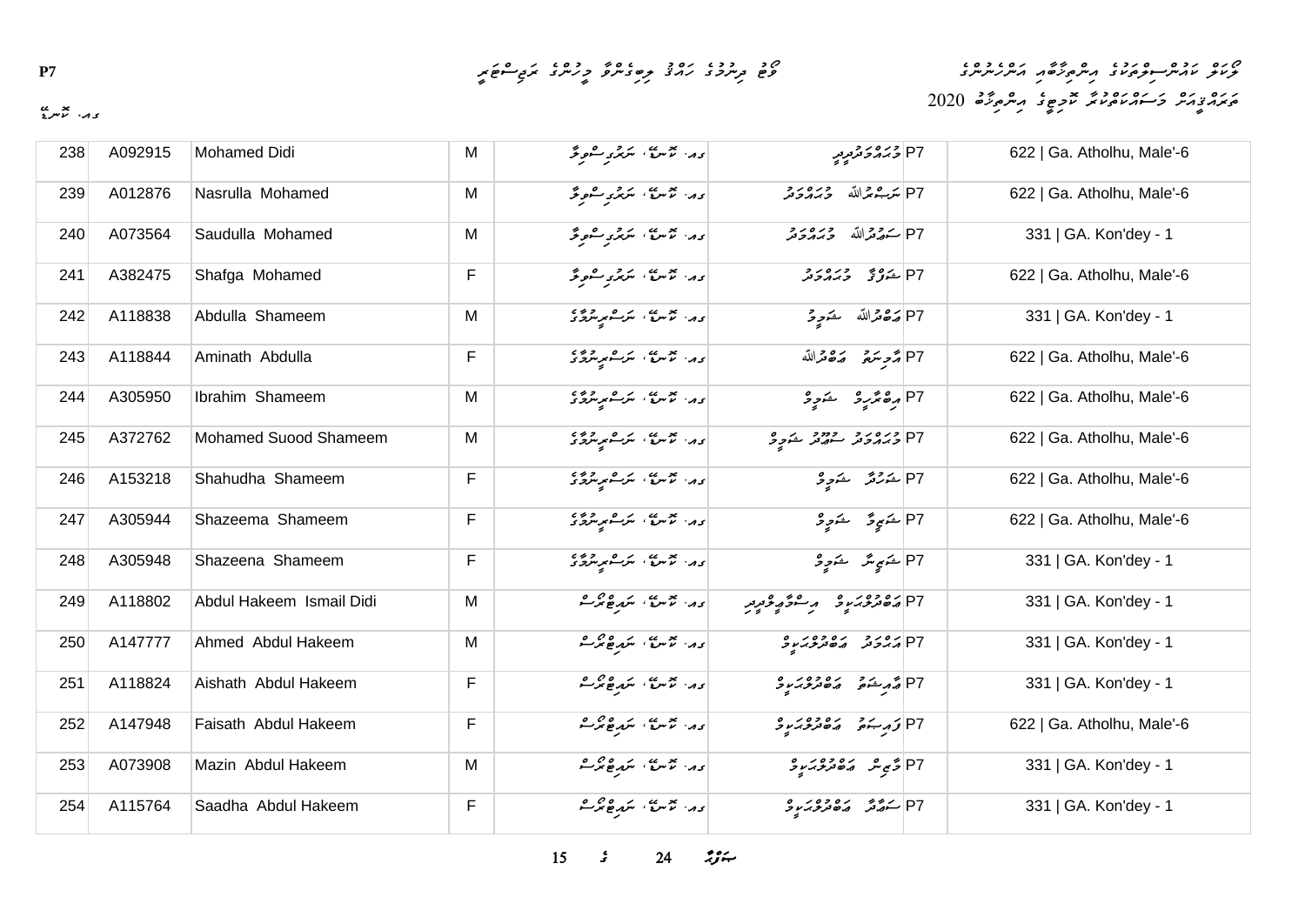*sCw7q7s5w7m< o<n9nOoAw7o< sCq;mAwBoEw7q<m; wBm;vB* م من المسجد المسجد المسجد المسجد المسجد العام 2020<br>مسجد المسجد المسجد المسجد المسجد المسجد المسجد المسجد المسجد ال

| 255 | A085812 | Abdulla Didi         | M           | $5\overset{<}{\mathcal{M}}$ $\mathcal{M}$ $\overset{<}{\mathcal{M}}$ $\overset{<}{\mathcal{M}}$             | P7 #چەقمەللە مېيىي                   | 331   GA. Kon'dey - 1         |
|-----|---------|----------------------|-------------|-------------------------------------------------------------------------------------------------------------|--------------------------------------|-------------------------------|
| 256 | A305654 | Ahmed Fazal          | M           | ى ئەستىرى، سىدى                                                                                             | P7 <i>ړېږي وَچ</i>                   | 622   Ga. Atholhu, Male'-6    |
| 257 | A305652 | Fazeena Abdulla      | $\mathsf F$ | ورستمس سردة                                                                                                 | P7 قرىپەنتر   ئەھەتراللە             | 331   GA. Kon'dey - 1         |
| 258 | A149064 | Fazna Abdulla        | $\mathsf F$ | $\overleftrightarrow{z}_{\mathcal{N}}^{\mathcal{S}}$ , $\overleftrightarrow{w}_{\mathcal{N}}^{\mathcal{S}}$ | P7 وَتَج مَّرَ صَصْحَرْاللَّه        | 331   GA. Kon'dey - 1         |
| 259 | A305650 | Khadeeja Umar        | F           | $\overleftrightarrow{z}_{\mathcal{M}}^{\mathcal{S}}$ , $\overleftrightarrow{w}_{\mathcal{M}}^{\mathcal{S}}$ | P7   دَمرِيحَ   ارْدَ بْرُ           | 331   GA. Kon'dey - 1         |
| 260 | A118848 | Mohamed Fazeel       | M           | ورستمس سرگز                                                                                                 | P7  <i>3223 ق ق نيو</i> نۇ           | 149   K. Dhiffushi - 2        |
| 261 | A341262 | Abdul Sameeu Ali     | M           | ى مەستورى ھەم                                                                                               | P7 ב <i>ەدە شېرە</i> مەير            | 331   GA. Kon'dey - 1         |
| 262 | A305973 | Ahmed Salim          | M           | ى مەستى» شەھر                                                                                               | P7 <i>ډُرونو گو</i> و                | 331   GA. Kon'dey - 1         |
| 263 | A305377 | Aishath Sama         | F           | ى مەستى» ھەم                                                                                                | P7 مەمبەھ سىۋ                        | 331   GA. Kon'dey - 1         |
| 264 | A118867 | Aminath Ibrahim Didi | $\mathsf F$ | ى مەستورى ھەم                                                                                               | P7 مُحرِسَمُ مِنْ مُحَمَّدٍ وَمِعْدِ | 331   GA. Kon'dey - 1         |
| 265 | A376391 | Fathimath Salma      | $\mathsf F$ | ى مەستى» شەھر                                                                                               | P7 <i>وُجِعَة سَعُوَّةُ</i>          | 331   GA. Kon'dey - 1         |
| 266 | A341264 | Mohamed Salmaan      | M           | ى مەستى» ھەم                                                                                                | P7 در دور دومبر دومبر                | 331   GA. Kon'dey - 1         |
| 267 | A118870 | Muruthala Saleem     | M           | وربع سيء معدم                                                                                               | P7  دېمىمىت سەرە                     | 331   GA. Kon'dey - 1         |
| 268 | A305931 | Asif Naseem          | M           | $77007$<br>$7007$                                                                                           | P7 م <i>ەجبوق مەجب</i> و             | 622   Ga. Atholhu, Male'-6    |
| 269 | A157038 | Asma Naseem          | F           | ى بەستە، سەرەبەد                                                                                            | P7   پُرسُونٌ سَرَبِ وفر             | 622   Ga. Atholhu, Male'-6    |
| 270 | A118873 | Naseem Abdulla       | M           | ی میں میں دورو                                                                                              | P7 <del>مَرْ</del> سِوڤ 25هرالله     | 568   Villimale' Ehenihen - 3 |
| 271 | A305649 | Ahmed Khuzaimathu    | M           | ى دىستى ئۆزى                                                                                                | P7 <i>ב بروتر تي م و قو</i>          | 622   Ga. Atholhu, Male'-6    |

 $16$  *s* 24  $29$   $\div$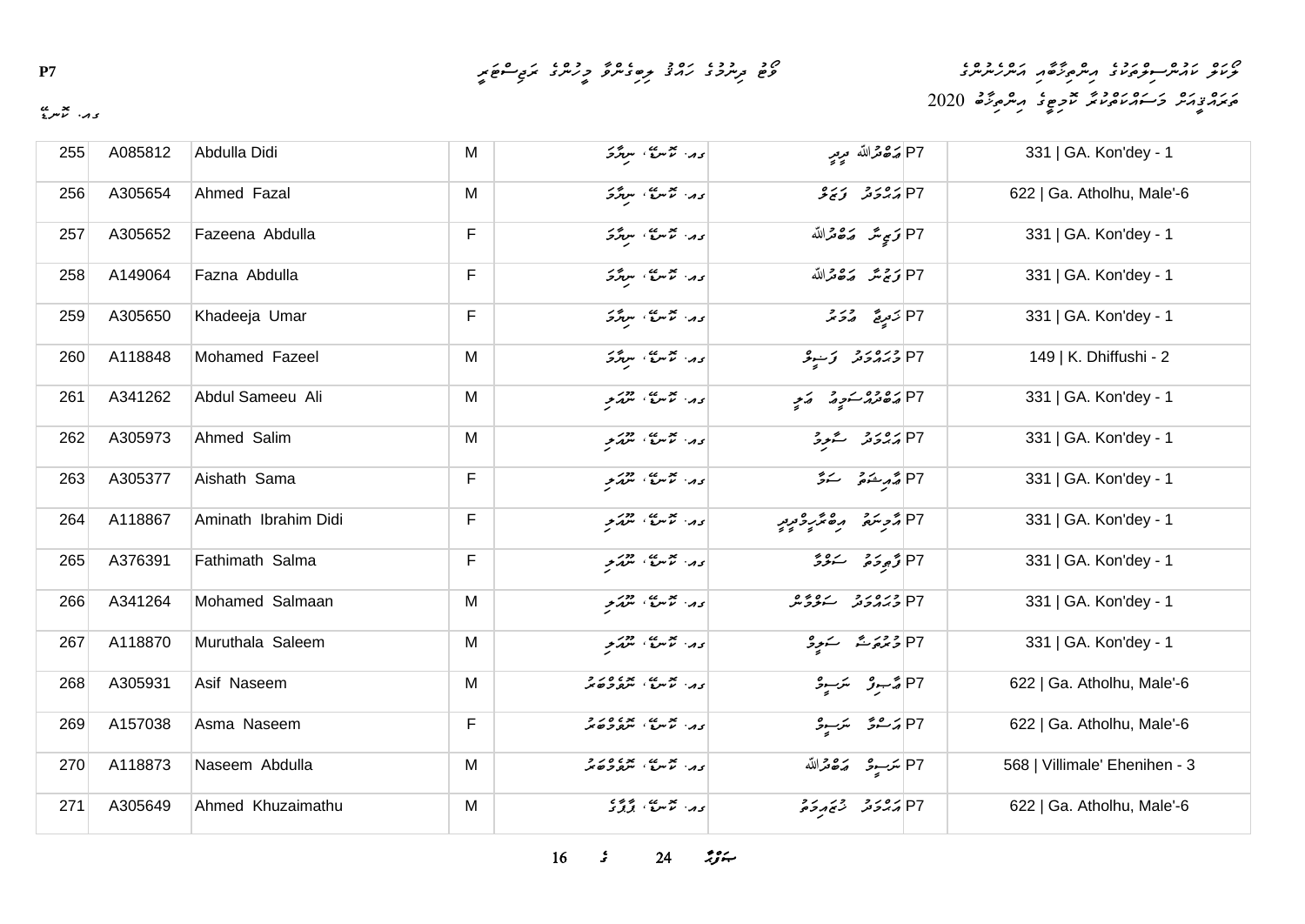*sCw7q7s5w7m< o<n9nOoAw7o< sCq;mAwBoEw7q<m; wBm;vB* م من المسجد المسجد المسجد المسجد المسجد العام 2020<br>مسجد المسجد المسجد المسجد المسجد المسجد المسجد المسجد المسجد ال

| 272 | A305648 | Nafeesa Abdulla Didi | F           | ى مەستىسى» بۇ بۇ ئ                                                  | P7 سَمَعٍ مُحَمَّد مَدَّة اللَّهُ مِرْمَدٍ                                                          | 331   GA. Kon'dey - 1      |
|-----|---------|----------------------|-------------|---------------------------------------------------------------------|-----------------------------------------------------------------------------------------------------|----------------------------|
| 273 | A305771 | Azuma Mohamed Didi   | $\mathsf F$ | ا دەر، ئۆس <sup>ى،</sup> بۇ بىرىش                                   | P7 كەنجۇ <i>مەدەھەتەپەي</i> ر                                                                       | 622   Ga. Atholhu, Male'-6 |
| 274 | A037150 | Mohamed Didi         | M           | ى مەستىستى، ئۇ ئېرىش                                                | P7 د <i>جر د د تر</i> تر تر                                                                         | 331   GA. Kon'dey - 1      |
| 275 | A159368 | Mukhthar Mohamed     | M           | ا دەر، ئېتىن ئېچ ئېرىشى                                             | P7 در دور در در د                                                                                   | 331   GA. Kon'dey - 1      |
| 276 | A305775 | Murad Mohamed Didi   | M           | ا دەر، ئېتىن ئارىم يېتىش                                            | P7 وُ پُرُو مُحدِّدٍ مِرِ مِنْ مِنْ اللَّهِ بِهِ مِنْ اللَّهِ مِنْ اللَّهِ بِهِ مِنْ اللَّهِ مِنْ ا | 331   GA. Kon'dey - 1      |
| 277 | A337863 | Nashwan Mohamed      | M           | ا دەر، ئۆس <sup>ى،</sup> بۇ بىرگ                                    | P7 سَرْڪُوش ويرورو                                                                                  | 622   Ga. Atholhu, Male'-6 |
| 278 | A305777 | Nasru Mohamed Didi   | M           | ى مەستۇرى ئىم يىل                                                   | P7 سَرَجْتُمْ وَيَرْدُونْدِيْرِيْرِ                                                                 | 331   GA. Kon'dey - 1      |
| 279 | A118849 | Nishan Mohamed Didi  | M           | ا دەر، ئۆستا، بۇ ئېرىش                                              | P7 سرشگس <i>و پرو</i> رو ترتوپو                                                                     | 622   Ga. Atholhu, Male'-6 |
| 280 | A118836 | Rasheedha Hassan     | $\mathsf F$ | ا دە، ئۇسۇ، بۇ برگ                                                  | P7 بَرَجونَز - بَرَ <i>سَ</i> سُرَ                                                                  | 331   GA. Kon'dey - 1      |
| 281 | A305773 | Shifa Mohamed Didi   | F           | ى مەستىرى، ئۇ بىر شە                                                | P7 جو <i>ڙ ويرو و</i> تربربر                                                                        | 622   Ga. Atholhu, Male'-6 |
| 282 | A012438 | Abdulla Shihab       | M           | ىما ئىم يە ئەرەبىر ھ                                                | P7 مَرْحْمَّدْاللَّهُ شَوَرَّحْ                                                                     | 331   GA. Kon'dey - 1      |
| 283 | A306033 | Aishath Ziyasha      | F           | ى ئەستى» ب <sub>و</sub> سىرە ئىر                                    | P7 مُرمِسُومُ بِمِتَرْسُمُ                                                                          | 331   GA. Kon'dey - 1      |
| 284 | A305603 | Mohamed Shiyaz       | M           | ىم سىم يىش بوسىدە ئىر                                               | P7 <i>و پرو دو</i> شورځ چ                                                                           | 331   GA. Kon'dey - 1      |
| 285 | A305500 | Zuhaira Abdul Gafoor | $\mathsf F$ | ا دە، ئاسق، ب <sub>و</sub> سترەتىر                                  | P7 يې ته پره ده ده د د                                                                              | 331   GA. Kon'dey - 1      |
| 286 | A022396 | Ali Nasir            | M           | $5.901$ $0.707$ $0.35$                                              | P7 <i>ھو</i> مگسوم                                                                                  | 331   GA. Kon'dey - 1      |
| 287 | A118794 | Mohamed Lizaan Nasir | M           | $\begin{bmatrix} 1 & 0 & 0 \\ 0 & 0 & 0 \\ 0 & 0 & 0 \end{bmatrix}$ | P7 <i>وبرورو بوغ مر مرتب</i> ونز                                                                    | 622   Ga. Atholhu, Male'-6 |
| 288 | A052893 | Naseer Nasir         | M           | $5.901$ $x^2$                                                       | P7 مَرْسِوِيْر - مُرْسِوِيْرُ                                                                       | 331   GA. Kon'dey - 1      |

 $17$  *s* 24  $29$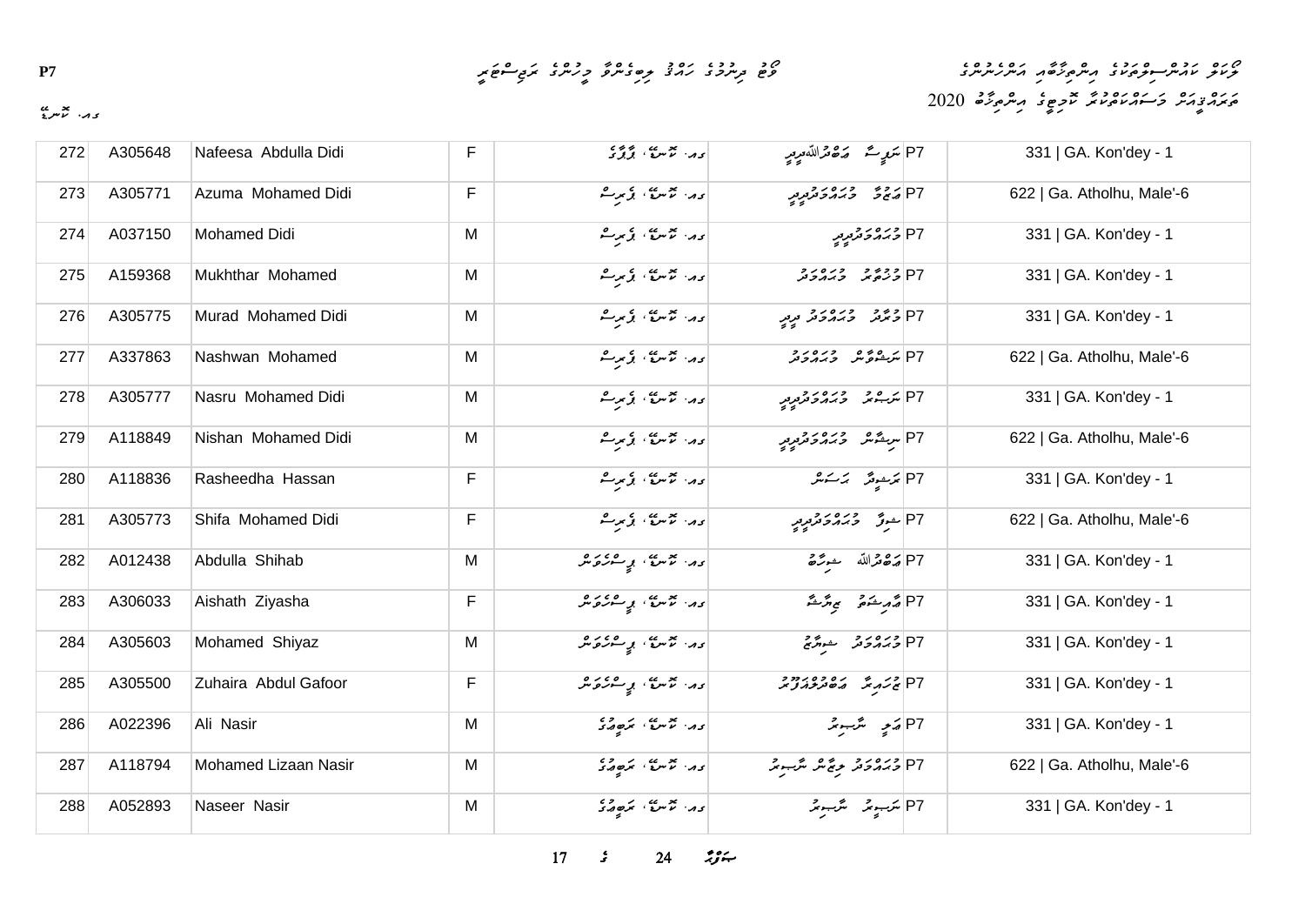*sCw7q7s5w7m< o<n9nOoAw7o< sCq;mAwBoEw7q<m; wBm;vB* م من المرة المرة المرة المرجع المرجع في المركبة 2020<br>مجم*د المريض المربوط المربع المرجع في المراجع المركبة* 

| 289 | A305347 | Naushad Nasir           | M           | $\overrightarrow{AB}$                                                                                                                              | P7 سَمَ <i>مْ</i> شَمَّعْرُ مُحَسِّد مِرْ              | 331   GA. Kon'dey - 1      |
|-----|---------|-------------------------|-------------|----------------------------------------------------------------------------------------------------------------------------------------------------|--------------------------------------------------------|----------------------------|
| 290 | A305348 | Shamoon Nasir           | M           | $\overrightarrow{c}_{\mathcal{A}}^{\mathcal{B}}$ $\overrightarrow{c}_{\mathcal{A}}^{\mathcal{B}}$ $\overrightarrow{c}_{\mathcal{A}}^{\mathcal{B}}$ | P7 شۇھەتمە ئىگە يىلىمە                                 | 331   GA. Kon'dey - 1      |
| 291 | A092256 | Shujau Nasir            | M           | $\overrightarrow{c}_{\mathcal{A}}^{\mathcal{B}}$ $\overrightarrow{c}_{\mathcal{A}}^{\mathcal{B}}$ $\overrightarrow{c}_{\mathcal{A}}^{\mathcal{B}}$ | P7 شۇق <sub>ە</sub> م مەسىرىمە                         | 622   Ga. Atholhu, Male'-6 |
| 292 | A052884 | Zulfa Nasir             | $\mathsf F$ | $5.900 \times 10^{12}$ $1.15$                                                                                                                      | P7 ىچ قۇ ئىسىدىگى بىر                                  | 622   Ga. Atholhu, Male'-6 |
| 293 | A118877 | Abdulla Ibrahim Didi    | M           | ى مەسىم سۇء سىي ش                                                                                                                                  | P7 مَەھەراللە مەھەردىرىدىر                             | 331   GA. Kon'dey - 1      |
| 294 | A254288 | Ahmed Nihan Abdulla     | M           | ى مەسىم سۇ، سېرى بىر                                                                                                                               | P7 <i>مَدْدْدَ</i> تْر سِر <i>َدْتْر مَ</i> صْرَاللَّه | 622   Ga. Atholhu, Male'-6 |
| 295 | A254289 | Ahmed Niyaz Abdullah    | M           | ىد. ئېمىن، بېرىمىر                                                                                                                                 | P7 <i>בُ.چُرْ جَرْ جُرُّجْ جُ</i> هُ قُرَاللَّهُ       | 622   Ga. Atholhu, Male'-6 |
| 296 | A118792 | Hawwa Didi              | F           | ى مەستۇرى بىرى بىر                                                                                                                                 | P7   بَرْتُرُ وَّمِرِيرِ                               | 331   GA. Kon'dey - 1      |
| 297 | A305748 | Zihan Abdulla Didi      | M           | ى مەستۇرى بېرى بىر                                                                                                                                 | P7 نو شهر محمد الله مرمرٍ                              | 331   GA. Kon'dey - 1      |
| 298 | A305359 | Aishath Rishoofa Hassan | $\mathsf F$ | در، نژمینی، بررهٔ دِ                                                                                                                               | P7 مەم شەھ بېرىشتۇ برسەش                               | 331   GA. Kon'dey - 1      |
| 299 | A305358 | Aminath Riufa Hassan    | $\mathsf F$ | ى دىكى ئىل ئىل ئىل ئىل                                                                                                                             | P7 مَّ حِ سَمَّى سِمْدُنَّ سَـَ سَسْر                  | 335   GDh. Thinadhoo - 1   |
| 300 | A038055 | Dhon Didi               | F           | ى مەستى ئىر بۇ بول                                                                                                                                 | P7 کرنگرمرمر                                           | 331   GA. Kon'dey - 1      |
| 301 | A118793 | Fathimath Abdulla Didi  | $\mathsf F$ | ى ئەستىن، بىر بىر بىر                                                                                                                              | P7 وَجوحرص صَرَّة واللَّهِ مِرْمَدٍ                    | 331   GA. Kon'dey - 1      |
| 302 | A298363 | Fathimath Agleema       | $\mathsf F$ | ا دە، ئۇس <sup>ى،</sup> بررەپر                                                                                                                     | P7 ز <i>ُّەدە مۇم</i> ۇر                               | 622   Ga. Atholhu, Male'-6 |
| 303 | A305356 | Fathimath Rifna         | F           | .<br>در کمین برروم                                                                                                                                 | P7 <i>وَّهِ دَهُ</i> مِروْسً                           | 331   GA. Kon'dey - 1      |
| 304 | A378930 | Mariyam Risha Hassan    | $\mathsf F$ | ى دىكى ئىل ئىل ئىل ئىلى ئىلى ئىلى ئىل                                                                                                              | P7 كەنگەر ئەيدىگە كەسكەنلە                             | 331   GA. Kon'dey - 1      |
| 305 | A087749 | Shafeez Mohamed         | M           | ى ئەرتە ئەيدە ھە                                                                                                                                   | P7 شَوِيْ وَيَرْمُدَوْرَ                               | 331   GA. Kon'dey - 1      |

**18** *s* **24** *n***<sub>s</sub>***n*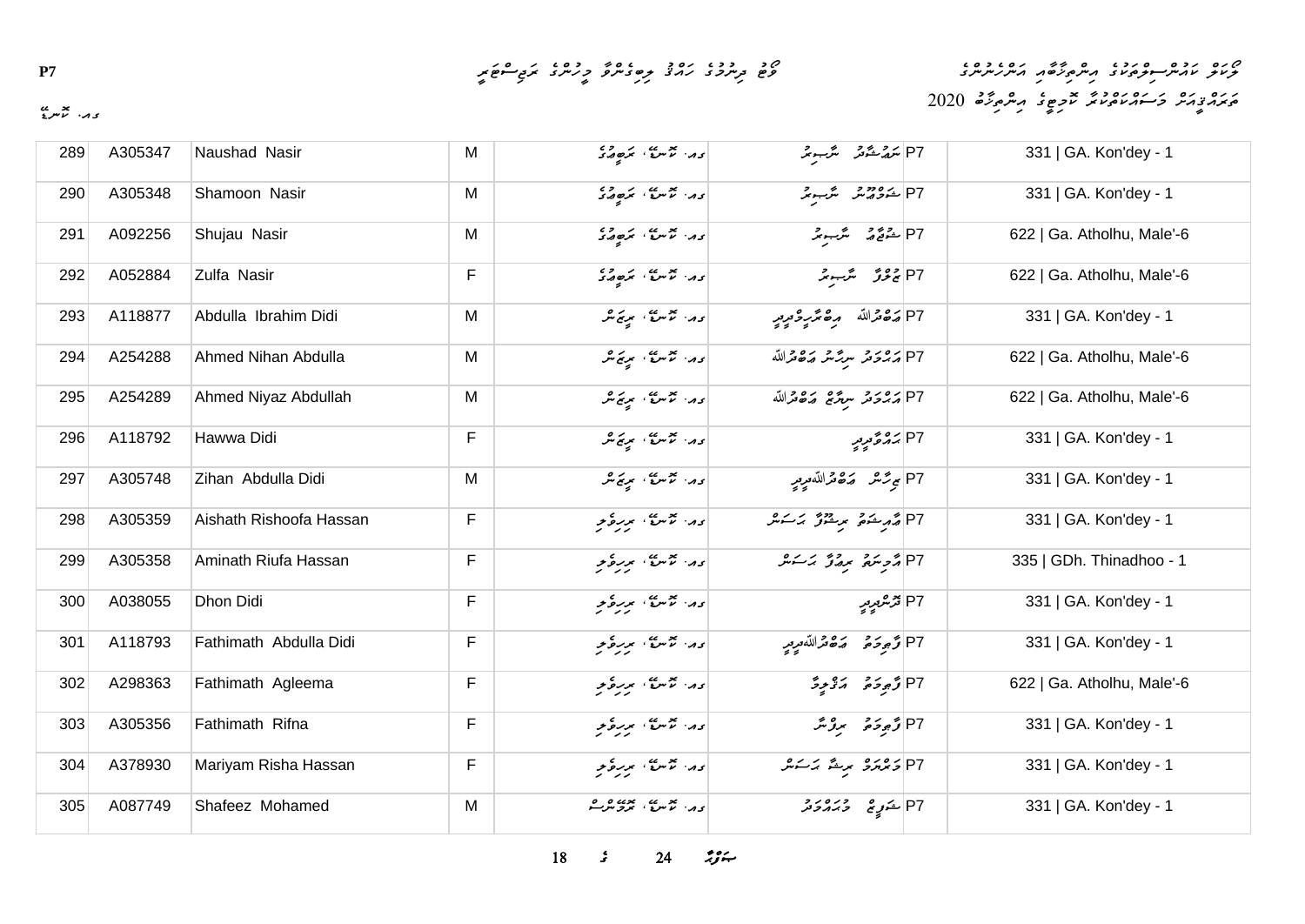*sCw7q7s5w7m< o<n9nOoAw7o< sCq;mAwBoEw7q<m; wBm;vB* م من المسجد المسجد المسجد المسجد المسجد العام 2020<br>مسجد المسجد المسجد المسجد المسجد المسجد المسجد المسجد المسجد ال

| 306 | A105470 | Abdulla Saleem          | M           | ى مەستى، ئۈي بوقە                                                                                                                                                                                                                                                                                                   | P7 ≈ی همرالله کوی                                | 622   Ga. Atholhu, Male'-6 |
|-----|---------|-------------------------|-------------|---------------------------------------------------------------------------------------------------------------------------------------------------------------------------------------------------------------------------------------------------------------------------------------------------------------------|--------------------------------------------------|----------------------------|
| 307 | A024479 | Aishath Saleem          | $\mathsf F$ | ا دە. ئ <sup>ې</sup> رى، ئىي <i>مۇ</i>                                                                                                                                                                                                                                                                              | P7 مُەمشەم سەرو                                  | 622   Ga. Atholhu, Male'-6 |
| 308 | A073970 | Fathimath Saleem        | F           | ا دە. ئ <sup>ې</sup> ستا <sup>،</sup> ئرىپ <sub>ى</sub> رىگە                                                                                                                                                                                                                                                        | P7 <i>وَّجِوَدَة</i> سَوِدْ                      | 622   Ga. Atholhu, Male'-6 |
| 309 | A105471 | Mariyam Latheefa        | $\mathsf F$ | ى مەستىرى، ئىي ھەقىر                                                                                                                                                                                                                                                                                                | P7 <i>وَ بُرْمَرْ وَ جَهِ وَّ</i>                | 622   Ga. Atholhu, Male'-6 |
| 310 | A080660 | Moomina Saleem          | F           | ى ئەستىپ، مېمبومۇ                                                                                                                                                                                                                                                                                                   | P7 دېږمبر شود                                    | 622   Ga. Atholhu, Male'-6 |
| 311 | A371916 | Nahusha Musthafa        | $\mathsf F$ | ىد. ئەستى، ئىي ھەقى                                                                                                                                                                                                                                                                                                 | P7 يَدَيْ شَمَعَ وَسِبْهِوَ                      | 622   Ga. Atholhu, Male'-6 |
| 312 | A118805 | Ahmed Nadeem            | M           | ى دىكى ئەرەپىيە ئەرەپىيە                                                                                                                                                                                                                                                                                            | P7   كەش <sup>ى</sup> كىرى سىر ئىرىگە            | 331   GA. Kon'dey - 1      |
| 313 | A314249 | Aishath Yoosuf          | F           | ى دىستى، ئەرەبى                                                                                                                                                                                                                                                                                                     | P7 مەم شەم ھەرمىتو                               | 331   GA. Kon'dey - 1      |
| 314 | A045429 | Faruhaad Hassan         | M           | $\frac{1}{2}$ $\frac{1}{2}$ $\frac{1}{2}$ $\frac{1}{2}$ $\frac{1}{2}$ $\frac{1}{2}$ $\frac{1}{2}$ $\frac{1}{2}$ $\frac{1}{2}$ $\frac{1}{2}$ $\frac{1}{2}$ $\frac{1}{2}$ $\frac{1}{2}$ $\frac{1}{2}$ $\frac{1}{2}$ $\frac{1}{2}$ $\frac{1}{2}$ $\frac{1}{2}$ $\frac{1}{2}$ $\frac{1}{2}$ $\frac{1}{2}$ $\frac{1}{2}$ | P7 كۆتىر <i>ىگە بەستەنل</i>                      | 331   GA. Kon'dey - 1      |
| 315 | A125633 | Hussain Didi            | M           | ی در سمیت و ده ه ه                                                                                                                                                                                                                                                                                                  | P7 پر کمبر بن موسی <sub>ر</sub> پر               | 331   GA. Kon'dey - 1      |
| 316 | A305592 | Ibrahim Nazeer          | M           | ى دىكى ئەرەپىيە ئەرەپىيە                                                                                                                                                                                                                                                                                            | P7 م <i>ەھترى</i> ئىرىمى                         | 331   GA. Kon'dey - 1      |
| 317 | A118806 | Mariyam Umar            | F           | ى دىستە ئەرەپى                                                                                                                                                                                                                                                                                                      | P7 <i>ב</i> ינות 25 ביב                          | 331   GA. Kon'dey - 1      |
| 318 | A305589 | Nadheema Sulaiman       | F           | ى دىكى ئەرەپىيە ئەرەپىيە                                                                                                                                                                                                                                                                                            | P7 <i>سَعِرِدَّ سُخَمَردَّ</i> سُ <i>ُّرَ</i>    | 331   GA. Kon'dey - 1      |
| 319 | A254284 | Naiz Sulaiman           | M           | $\begin{bmatrix} 0 & 0 & 0 & 0 \\ 0 & 0 & 0 & 0 \\ 0 & 0 & 0 & 0 \end{bmatrix}$                                                                                                                                                                                                                                     | P7 سَمَدِنْر سُنْجَمَدِدَّسْ                     | 622   Ga. Atholhu, Male'-6 |
| 320 | A305590 | Najuma Sulaimaan Didi   | F           | ى دىستى، جەمئە                                                                                                                                                                                                                                                                                                      | P7 ىترقى ئىس ئىمر ئىم ئىر بىر بىر بىر بىر بىر ئى | 331   GA. Kon'dey - 1      |
| 321 | A305591 | Nazeera Sulaiman Didi   | $\mathsf F$ | ى مەسى» بەرە بەر                                                                                                                                                                                                                                                                                                    | P7 <i>سَن</i> رِبَرُ کے <i>قرر ڈ</i> یٹر مرمر    | 331   GA. Kon'dey - 1      |
| 322 | A306034 | Aishath Sausan Saudulla | F           | دوستوستان سکھ                                                                                                                                                                                                                                                                                                       | P7 مەم شىم ئىس ئىق ئىق ئىلان                     | 622   Ga. Atholhu, Male'-6 |

*19 s* 24 *i*<sub>s</sub> $\approx$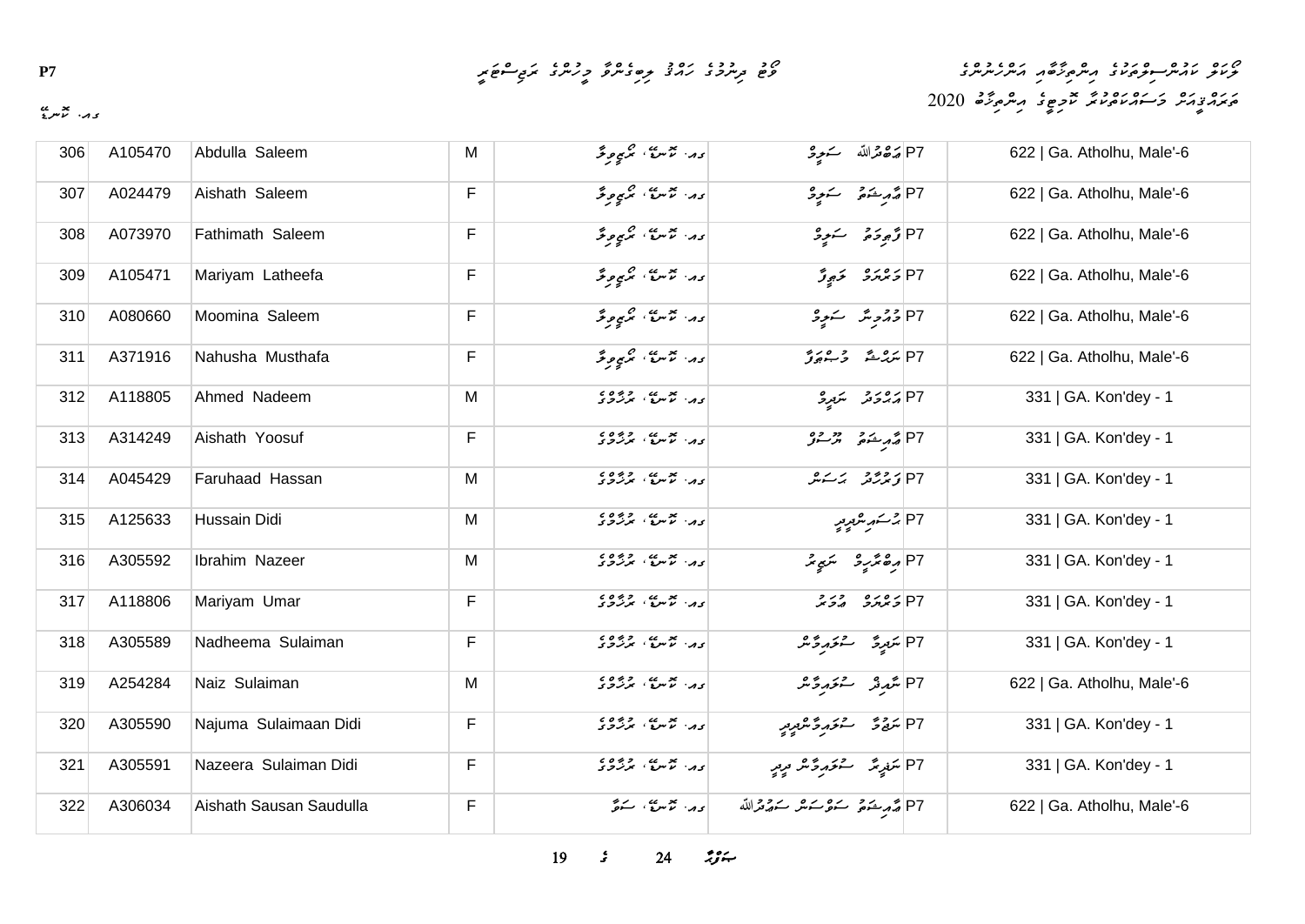*sCw7q7s5w7m< o<n9nOoAw7o< sCq;mAwBoEw7q<m; wBm;vB* م من المسجد المسجد المسجد المسجد المسجد العام 2020<br>مسجد المسجد المسجد المسجد المسجد المسجد المسجد المسجد المسجد ال

| 323 | A305583 | Aminath Junana Saudhullah      | $\mathsf F$  | ى ئەستىپ، سىۋ           | P7 مُرْحِ مَرَى مَحْرَ مُرْمَّدٌ سَوَمِرْدَللَّهُ           | 622   Ga. Atholhu, Male'-6 |
|-----|---------|--------------------------------|--------------|-------------------------|-------------------------------------------------------------|----------------------------|
| 324 | A324389 | Hassan Affan Saudulla          | M            | ى ئەستىسى ئەسكە         | P7 يَرْسَعْكَ صَهْرَوْ مَكْرَ سَهْرَ قَدْ اللَّه            | 331   GA. Kon'dey - 1      |
| 325 | A306035 | <b>Mohamed Bilaal Saudulla</b> | M            | ى ئەستىپ، سۇق           | P7 دېرو د ھوگو شهره لله                                     | 622   Ga. Atholhu, Male'-6 |
| 326 | A118864 | Ahmed Shah                     | M            | ى مەسىم ئەسىر ئىس ئىس   | P7 كەنزى ھەر ھەر                                            | 331   GA. Kon'dey - 1      |
| 327 | A389642 | Aishath Riusha Abdulla         | F            | ى ئەستۇ، سولىرى         | P7 مَّ مِ شَوَّ مِرْمَ شَّهَ مَرْهُ قَدْاللَّهُ             | 331   GA. Kon'dey - 1      |
| 328 | A305643 | Ali Shaneez                    | M            | ى ئەستۇ، سولىرى         | P7 <i>۾َ جِ</i> شَمَسِيَّ                                   | 622   Ga. Atholhu, Male'-6 |
| 329 | A254287 | Aminath Shihana                | F            | ى ئەستۇ، سومىرى         | P7 مُّحِسَمُ مُشَرِّسٌ                                      | 622   Ga. Atholhu, Male'-6 |
| 330 | A339328 | Fathimath Shara Abdulla        | $\mathsf{F}$ | ى ئەستىمى سولىرى        | P7 وَجِرَدَةٍ شَمَّدَ رَصْحَرْاللَّهِ                       | 622   Ga. Atholhu, Male'-6 |
| 331 | A080337 | Ibrahim Ismail Didi            | M            | ای در می موسیقی اسپوسری | P7 مەھمەر ھەرسىم مەھمەر بولىرىد                             | 622   Ga. Atholhu, Male'-6 |
| 332 | A254286 | Mariyam Naja Abdulla           | F            | ى ئەستۇ، سولىرى         | P7 5 <i>بحرمر 5 مربع مركا وقر</i> الله                      | 622   Ga. Atholhu, Male'-6 |
| 333 | A081750 | Sakeena Ismail                 | F            | ى ئەستۇ، سولىرى         | P7 سَمٰرٍ مَثَرَّ مِرْ سُوَّمِهِ مِحْرِ                     | 622   Ga. Atholhu, Male'-6 |
| 334 | A049529 | Shaheen Ibrahim Didi           | M            | ى ئەستۇ، سولىرى         | P7 شەپ مەھەر ئەھمەر ئەربىر                                  | 331   GA. Kon'dey - 1      |
| 335 | A118785 | Shaheena Ibrahim Didi          | $\mathsf F$  | ى ئەستۇ، سولىرى         | P7 شَرِينَر ب <sub>ُر</sub> ە ب <sub>َر</sub> ُ دِيرِد بِرِ | 622   Ga. Atholhu, Male'-6 |
| 336 | A057851 | Shahuneez Ibrahim Didi         | M            | ى ئەستۇ، سومىرى         | P7 ڪرسيء <i>ُ م</i> ڻ <i>مُرب</i> ومبرمبر                   | 331   GA. Kon'dey - 1      |
| 337 | A118839 | Shahuneeza Ibrahim Didi        | $\mathsf F$  | ای در می موسیقی اسپوسری | P7 ڪرسيءَ <sub>م</sub> ِه <i>مُرب</i> ومِرِمِرِ             | 331   GA. Kon'dey - 1      |
| 338 | A305641 | Shaneeza Ibrahim               | F            | ا دە. ئۇسۇ، سومىرى      | P7 شَسِيعٌ مِنْ صَحَّرِ وَ                                  | 622   Ga. Atholhu, Male'-6 |
| 339 | A118840 | Shaziya Ibrahim Didi           | F            | ى ئەستى» سومىرى         | P7 شۇرى <i>گە مۇھەتگەر قى</i> رىر                           | 331   GA. Kon'dey - 1      |

 $20$  *s*  $24$  *n***<sub>s</sub>** $\frac{2}{5}$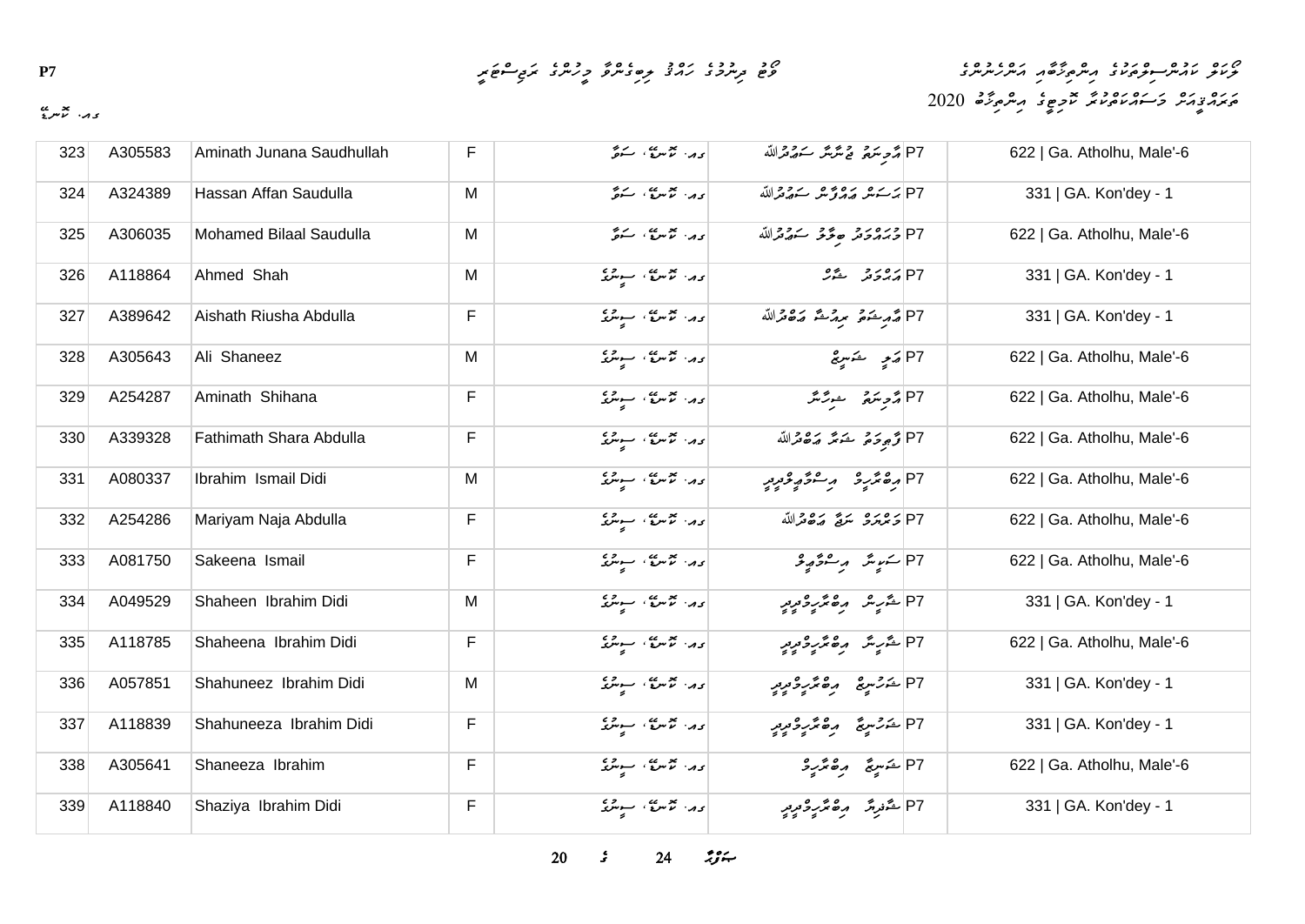*sCw7q7s5w7m< o<n9nOoAw7o< sCq;mAwBoEw7q<m; wBm;vB* م من المرة المرة المرة المرجع المرجع في المركبة 2020<br>مجم*د المريض المربوط المربع المرجع في المراجع المركبة* 

| 340 | A118841 | Shuzana Ibrahim Didi      | F           | ا دە. ئۇسۇ، سوسرى | P7 شۇڭ مەھەر <i>كە</i> ر ئويور               | 622   Ga. Atholhu, Male'-6 |
|-----|---------|---------------------------|-------------|-------------------|----------------------------------------------|----------------------------|
| 341 | A081519 | Habeeba Hassan Didi       | $\mathsf F$ | ى دىسى ئەرەپەر    | P7 كەھ قەرىكىش بولىر                         | 331   GA. Kon'dey - 1      |
| 342 | A306381 | Ibrahim Shihab            | M           | ى ئەستەت، شۇ      | P7 م <i>ەھترى</i> شىر <i>گە</i>              | 331   GA. Kon'dey - 1      |
| 343 | A305634 | Fathimath Thauma Abdulla  | $\mathsf F$ | ى مەستى، ئىر      | P7 وَجِرِحْمَ جِهْدَةَ صَرْحَةَ اللَّهُ      | 331   GA. Kon'dey - 1      |
| 344 | A118846 | Mariyam Abdul Rahman      | F           | ى مەستى، ئوم      | P7 - <i>د ه ده و د و د و د ه</i>             | 331   GA. Kon'dey - 1      |
| 345 | A157624 | Thariga Abdulla Didi      | $\mathsf F$ | ى مەستىمى كەس     | P7 جُرِيرَةٌ حَدَّة اللَّهْ مِرِمْرِ         | 331   GA. Kon'dey - 1      |
| 346 | A118854 | Abdulla Saeed             | M           | كەر، ئەسق، ئۇھۇم  | P7 مَەھمَّدَاللَّهُ سَمَّصُومَّدُ            | 331   GA. Kon'dey - 1      |
| 347 | A373766 | <b>Ahmed Maseeh Saeed</b> | M           | ى دە ئەستى، ئى ئ  | P7 <i>גُرُوکر وَسِرِرُ</i> سَ <i>ورٍدُ</i>   | 622   Ga. Atholhu, Male'-6 |
| 348 | A330144 | Aishath Aroosha Saeed     | $\mathsf F$ | ى ئەستۇ، ئ        | P7 مەم شەم مەنزىشە سەم بىر                   | 331   GA. Kon'dey - 1      |
| 349 | A373767 | Amir Saeed                | M           | ى مەستى، ئەھم     | P7 م <i>مَّ</i> حِ مِمَّذٍ سَمَ <i>وِيدٌ</i> | 331   GA. Kon'dey - 1      |
| 350 | A330145 | Rasheeda Ibrahim Didi     | $\mathsf F$ | ى بەستى، ئ        | P7 بَرَجونَز ب <i>رە بَرَّر دېږد</i> ِ       | 331   GA. Kon'dey - 1      |
| 351 | A085327 | Ahmed Moosa Didi          | M           |                   | P7 كەبرو ھ <sup>ى</sup> شەرىر                | 331   GA. Kon'dey - 1      |
| 352 | A118832 | Aishath Abdulla Didi      | $\mathsf F$ |                   | P7 صَّمِ شَمَعَ صَصْحَرِ اللَّهِ مِرِمَرٍ    | 331   GA. Kon'dey - 1      |
| 353 | A340924 | Aishath Maasha Husham     | F           |                   | P7 مۇم شەھ گەشگە برىشى P7                    | 622   Ga. Atholhu, Male'-6 |
| 354 | A305437 | Aishath Shifza Ibrahim    | F           |                   | P7 مەم ئىقتىم ھەر ئەھ ئەرىجى بىر             | 331   GA. Kon'dey - 1      |
| 355 | A305435 | Azeem Ahmed               | M           |                   | P7 كەنبى ھەر ئەردىتىلىكى بىرىدىتىلىكى ئا     | 622   Ga. Atholhu, Male'-6 |
| 356 | A153428 | Fathmath Saariya          | F           |                   | P7 <i>وَّجوحَمْ ـــَّمَبِيرَ</i>             | 622   Ga. Atholhu, Male'-6 |

 $21$  *s*  $24$  *n***<sub>s</sub>**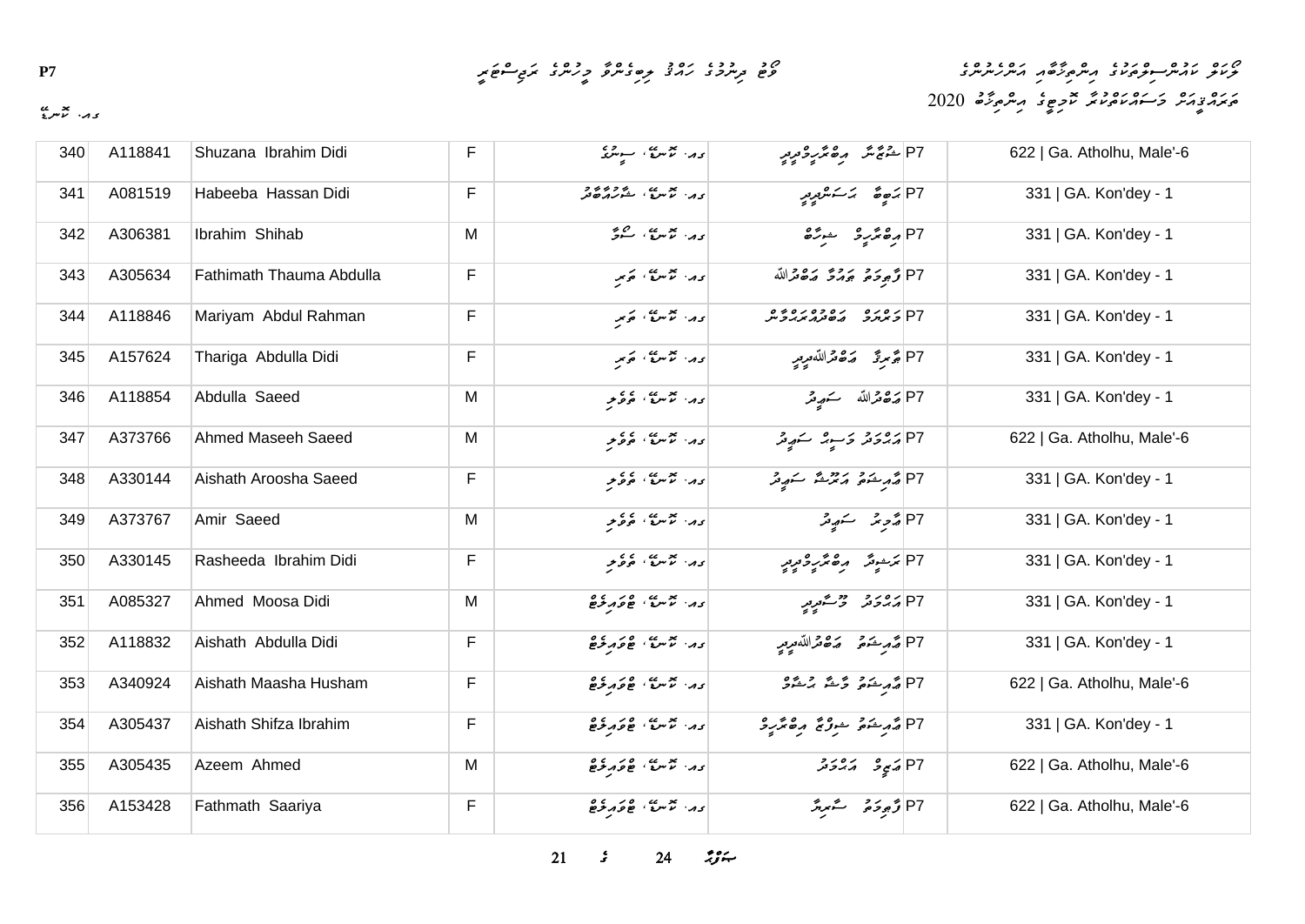*sCw7q7s5w7m< o<n9nOoAw7o< sCq;mAwBoEw7q<m; wBm;vB* م من المرة المرة المرة المرجع المرجع في المركبة 2020<br>مجم*د المريض المربوط المربع المرجع في المراجع المركبة* 

| 357 | A073380 | Husham Ahmed          | M            | $\begin{bmatrix} 0 & 0 & 0 & 0 & 0 \\ 0 & 0 & 0 & 0 & 0 \\ 0 & 0 & 0 & 0 & 0 \\ 0 & 0 & 0 & 0 & 0 \\ 0 & 0 & 0 & 0 & 0 \\ 0 & 0 & 0 & 0 & 0 \\ 0 & 0 & 0 & 0 & 0 \\ 0 & 0 & 0 & 0 & 0 \\ 0 & 0 & 0 & 0 & 0 \\ 0 & 0 & 0 & 0 & 0 \\ 0 & 0 & 0 & 0 & 0 \\ 0 & 0 & 0 & 0 & 0 \\ 0 & 0 & 0 & 0 & 0 \\ 0 & 0 & 0 & 0 & 0 \\ 0 & $ | P7 يُسْتَوْ بَرْدُونَر                                             | 331   GA. Kon'dey - 1      |
|-----|---------|-----------------------|--------------|------------------------------------------------------------------------------------------------------------------------------------------------------------------------------------------------------------------------------------------------------------------------------------------------------------------------------|--------------------------------------------------------------------|----------------------------|
| 358 | A118861 | Ibrahim Ahmed Didi    | M            |                                                                                                                                                                                                                                                                                                                              | P7 مەھەر بەر مەركە ئەرەپەير                                        | 331   GA. Kon'dey - 1      |
| 359 | A118860 | Mohamed Ahmed Didi    | M            | 20, 20, 30, 50, 50                                                                                                                                                                                                                                                                                                           | P7 درورو دروروبربر                                                 | 622   Ga. Atholhu, Male'-6 |
| 360 | A284878 | Mohamed Nashid        | M            | 20, 20, 30, 50, 50                                                                                                                                                                                                                                                                                                           | P7 <i>وُبُرُودُو مُرْجِعِدُ</i>                                    | 331   GA. Kon'dey - 1      |
| 361 | A390812 | Mohamed Shiwaz        | M            |                                                                                                                                                                                                                                                                                                                              | P7 <i>وُبَهُ وَبَرْ</i> مُسْتَوَمِّعَ                              | 622   Ga. Atholhu, Male'-6 |
| 362 | A075952 | Moosa Ahmed Didi      | M            |                                                                                                                                                                                                                                                                                                                              | P7 تخرىش كەبەر <i>قرىرى</i> ر                                      | 331   GA. Kon'dey - 1      |
| 363 | A153429 | Nasreena Ahmed Didi   | F            | 20, 20, 30, 50, 50                                                                                                                                                                                                                                                                                                           | P7 ىترىشمېرى <i>تى بەيگە قىرىپرىي</i>                              | 622   Ga. Atholhu, Male'-6 |
| 364 | A118799 | Suaadha Hassan Didi   | $\mathsf F$  | ى ئەستى، ھەمەر                                                                                                                                                                                                                                                                                                               | P7 سەئەتر كەسەھبوبو                                                | 331   GA. Kon'dey - 1      |
| 365 | A305506 | Abdulla Imad          | M            | ى دىستىسى ئەھمىدىنى ئە                                                                                                                                                                                                                                                                                                       | P7 مَصْعَرِ اللّه مِتَّةِ مِ                                       | 622   Ga. Atholhu, Male'-6 |
| 366 | A305503 | Aminath Dhiye         | F            | بر به سری دود و د<br>بر سرس مقرق                                                                                                                                                                                                                                                                                             | P7 مُّ <i>جِ سَهُ قَدِيرٌ</i>                                      | 331   GA. Kon'dey - 1      |
| 367 | A086360 | Amsoodha Hassan Didi  | $\mathsf F$  | ى دىستە ئەرەپىدى<br>ئەرەبەت ئىستى ئىستىمى ئىستىدى                                                                                                                                                                                                                                                                            | P7  كەبى ئەسىر كەشكىرىنى<br> -                                     | 94   R. An'golhitheemu - 1 |
| 368 | A284176 | Muslim Hassan Didi    | M            | ى دىستى، دىنى دى                                                                                                                                                                                                                                                                                                             | P7  وْسْعُودْ   دَسْعَمْتِيْتِيْتِيْتِيْتْسْتَقْتَيْتِيْتِيْتِيْتْ | 331   GA. Kon'dey - 1      |
| 369 | A305504 | Shafiu Hassan         | M            | ى دىكى سەن ئەلگەنى ئە                                                                                                                                                                                                                                                                                                        | P7 ڪُ <i>ورٽ پرڪيل</i>                                             | 331   GA. Kon'dey - 1      |
| 370 | A305507 | Thasleema Hassan Didi | $\mathsf{F}$ | بر به سره دوره د<br>بر سرس مقرق                                                                                                                                                                                                                                                                                              | P7   <i>م كوچۇ   باكسكوپوپ</i> ر                                   | 331   GA. Kon'dey - 1      |
| 371 | A118787 | Ahmed Yameen Mohamed  | M            | در سی می ده د                                                                                                                                                                                                                                                                                                                | P7 ג'פיב ב פי 1975 ביני ה                                          | 331   GA. Kon'dey - 1      |
| 372 | A372591 | Ahsan Hussain         | M            | در سی می ده د                                                                                                                                                                                                                                                                                                                | P7 كەنەسكىر ئەسكىرىك                                               | 331   GA. Kon'dey - 1      |
| 373 | A118788 | Aishath Aala          | F            | ى مەستاق بەر جەر                                                                                                                                                                                                                                                                                                             | P7 مەم شەقر مەنىۋ                                                  | 331   GA. Kon'dey - 1      |

 $22$  *s*  $24$  *n***<sub>3</sub>** *z***<sub>3</sub>** *z***<sub>3</sub>**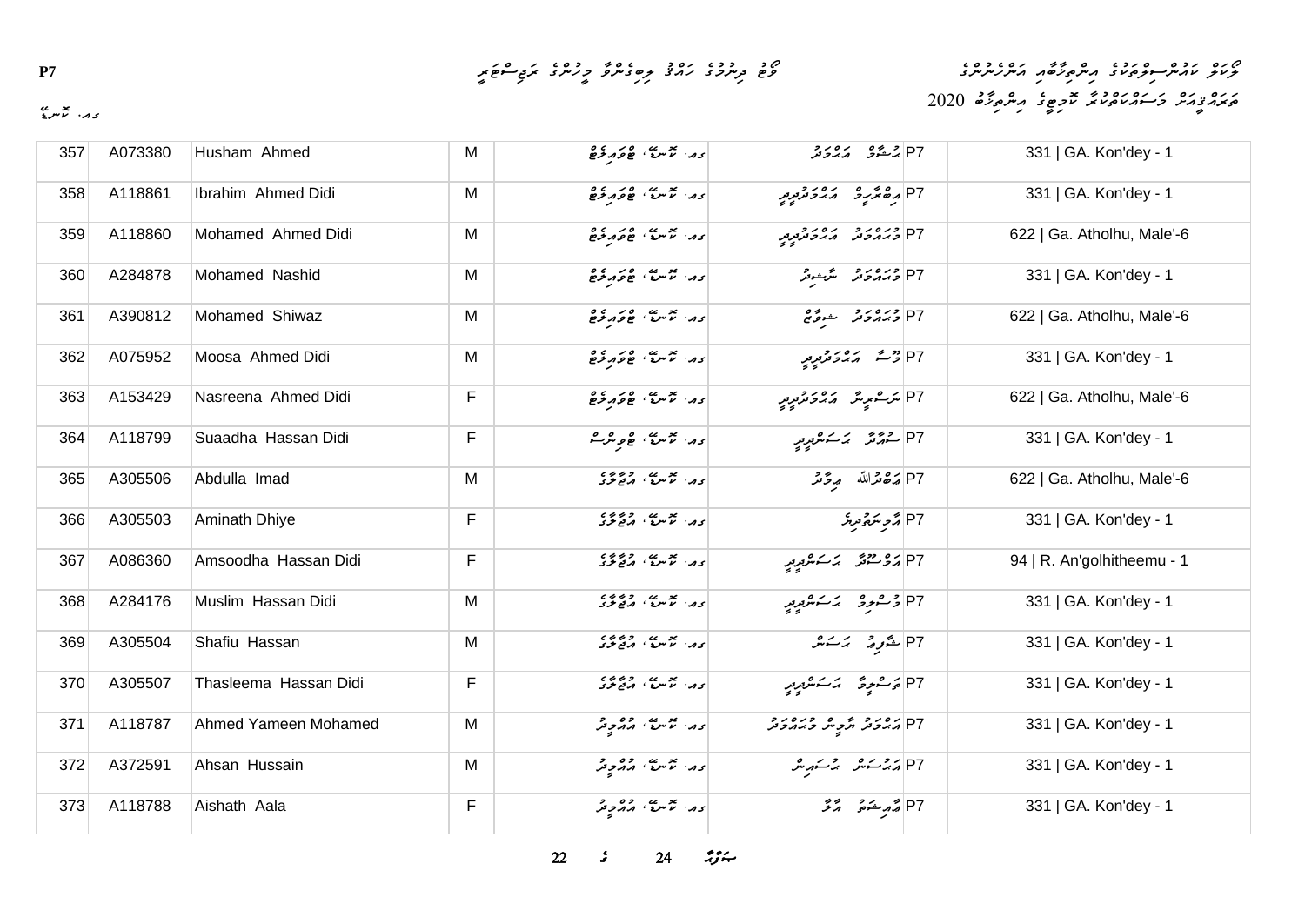*sCw7q7s5w7m< o<n9nOoAw7o< sCq;mAwBoEw7q<m; wBm;vB* م من المرة المرة المرة المرجع المرجع في المركبة 2020<br>مجم*د المريض المربوط المربع المرجع في المراجع المركبة* 

| 374 | A342087 | Amjad Hussain                | M            | در سی می ده د          | P7 <i>مُحوق مِنْ مُسَمَّدٍ مُنْ</i>     | 622   Ga. Atholhu, Male'-6 |
|-----|---------|------------------------------|--------------|------------------------|-----------------------------------------|----------------------------|
| 375 | A118789 | Fathimath Saada              | $\mathsf F$  | در سی می ده د          | P7 <i>وَّجِوحَةْ</i> سَ <i>وَرَةْدُ</i> | 331   GA. Kon'dey - 1      |
| 376 | A382662 | Hamdhoona Hussan             | $\mathsf F$  | در سی می ده د          | P7 ئۇقرىگە مىسكىرىگە                    | 331   GA. Kon'dey - 1      |
| 377 | A281138 | Hussain Moosa                | M            | در سی می ده د          | P7 پر شہر شرح میں تھا۔<br>اس            | 331   GA. Kon'dey - 1      |
| 378 | A323447 | Shamsiyya Hussain            | $\mathsf{F}$ | <i>צ</i> ון שישי וווקט | P7 شۇرسو <i>مەڭ جىسكو</i> بىر           | 331   GA. Kon'dey - 1      |
| 379 | A077557 | Ahmed Saeed                  | M            | ى ئەستى، جەمئەر        | P7   پر بری تر سکھیے تھا<br>  P7        | 331   GA. Kon'dey - 1      |
| 380 | A379798 | Aishath Sajuman Saeed        | F            | ى مەستان، مەسكەن ھ     | P7 مەم خىم سىھ <i>كەش سىم يى</i> ر      | 331   GA. Kon'dey - 1      |
| 381 | A118868 | Hawwa Ibrahim Didi           | $\mathsf F$  | ىد. ئەستى، جەمئەتمەت   | P7 <i>بَ</i> ەھ مەھەر دىرىر             | 331   GA. Kon'dey - 1      |
| 382 | A377285 | <b>Mohamed Shavin Saeed</b>  | M            | ى مەستان، ئەسكەت       | P7  <i>وبروبرو شومی کوپ</i> تر          | 331   GA. Kon'dey - 1      |
| 383 | A306313 | Ahmed Sinan                  | M            | دە. ئەسىئ، ئەم ۋە بۇ   | P7 كەبردىق سەمگەنگە                     | 331   GA. Kon'dey - 1      |
| 384 | A253056 | Aishath Nashwa               | $\mathsf F$  | دە· ئاسْ ئەرمۇھ بۇ     | P7 مُ مِ شَمَعٌ مَ سَرَسْوَةٌ           | 331   GA. Kon'dey - 1      |
| 385 | A306312 | Najudha Mohamed              | $\mathsf F$  | ى مەستى، ئەم ۋە بۇ     | P7 سَھة مَدَ وَبَرَ وَمَدَ وَمَدَ       | 331   GA. Kon'dey - 1      |
| 386 | A306311 | Sajidha Mohamed              | $\mathsf F$  | ى سىمىت قەدىھ بۇ       | P7 گويۇ ئەرەر ئەرىجىلىرى بىر 19 كىل     | 622   Ga. Atholhu, Male'-6 |
| 387 | A118850 | Ahmed Faisal                 | M            | ى دىستە ئەمەدە         | P7  كەيرى قىم بىكى ئىقى                 | 331   GA. Kon'dey - 1      |
| 388 | A305622 | Aishath Azuleena Abdul Azeez | $\mathsf F$  |                        | P7 בֿאגַײַבֿ 2 ב' 2020 ב                | 622   Ga. Atholhu, Male'-6 |
| 389 | A118851 | Fathimath Hussain            | F            | ى مەسى ئەمدە           | P7 <i>وُجِيحَةْ بِرْسَهِبْ</i> رِ       | 622   Ga. Atholhu, Male'-6 |
| 390 | A347291 | Maruyam Ishanaa Abdul Azeez  | F            | $3135$ $213$           | P7 ئەمەرە بەيشەش مەمەدەر بەر            | 622   Ga. Atholhu, Male'-6 |

*23 sC 24 nNw?mS*